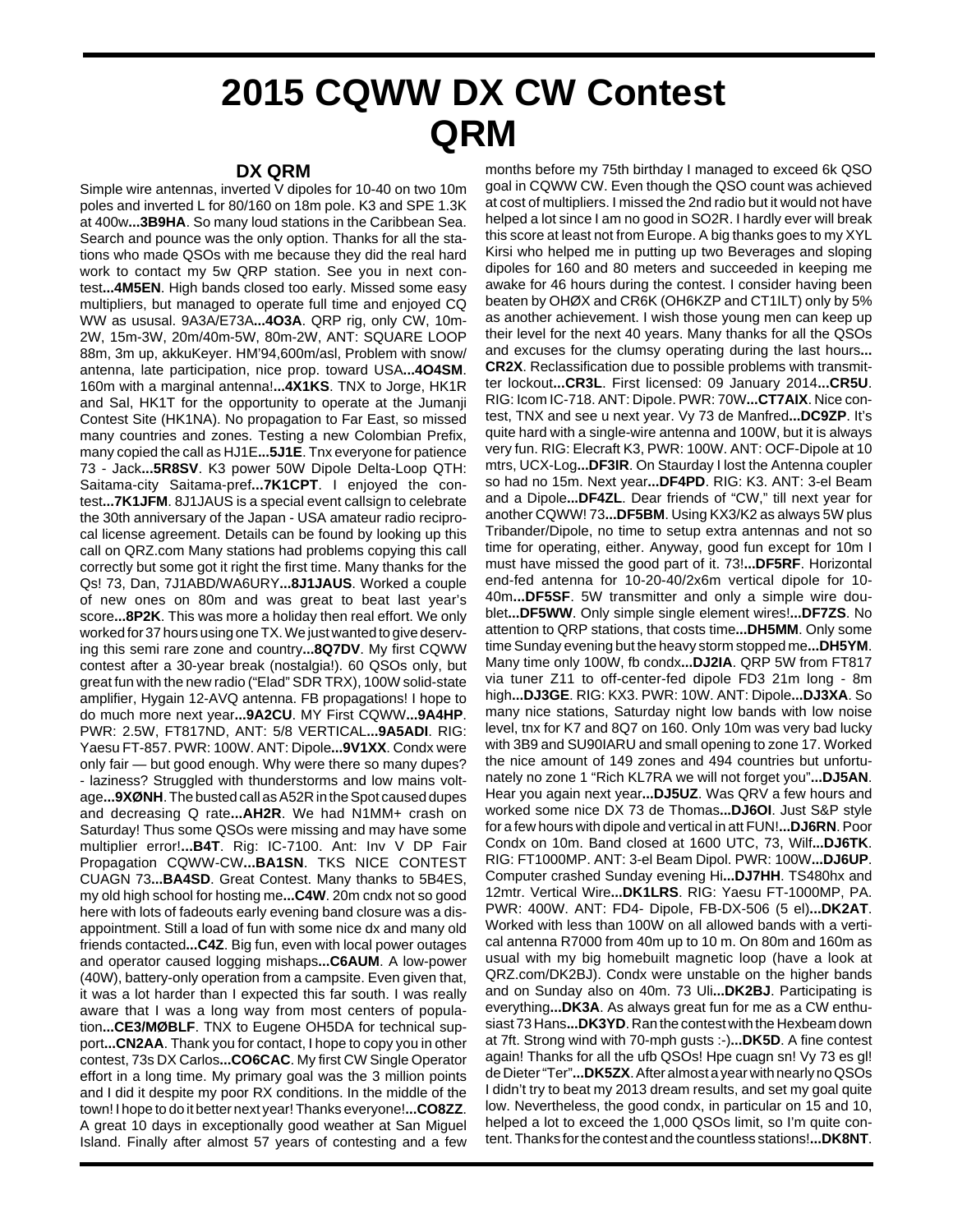What a pity. Only a little bit of time for the contest**...DLØGEO**. ANT: 3-el beam and dipole 40/48**...DLØTY**. Shorter openings on the high bands made our score suffer compared to last year. Activity however was great as usual**...DL1A**. Many stations were barely to copy because they made computer-CW with impossible short signs and hyper-high-speed, sri**...DL1AZK**. TRX: Elecraft KX3. ANT: Long Wire 60 ft. long, 60 ft. above ground MFJ-993BRT remote ATU at the feed point**...DL1EAL**. Tnx fer nice contest. mni fun in QRP an 40m. See you 2016! 73 Harald**...DL1THB**. Early QRT because of RFI (many sensor lamps in neighbour house)**...DL1VDL**. RIG: TS 590. ANT: FB33 40m Dipole PA**...DL1WM**. TRX: TS-2000. PWR: 100W. ANT: FD4, FB-53**...DL2BUM**. Please extend the submission deadline to a full week or eight days after the contest, so that logs can be typed up the following weekend. Doing it in the evenings after work is no fun**...DL2LFH**. Working a contest with KX3 and a dipole antenna is an experience/-periment. Frustrating to hear many JAs loud in the evening, but could not be heard with my 5W. Happy to work so many stations with QRP. Sorry for slowing down others rates with my little signal. Thanks for all your patience**...DL3FCG**. Operated Field Day style from a hilltop with very low ambient noise level. Used an inline array of two homemade VDAs (TNX DL3TU for loaning one on short notice!) switchable between eastern and western beam direction. It was fun to take advantage of its fine front-to-back ratio in this great contest!**...DL4AAE**. TRX: IC-7600. PWR: 100W. ANT: ZS6BKW, Hexbeam**...DL4AC**. Great contest with lot of fun! vy73 es cu in 2016**...DL4FDM**. RIG: IC-7410. PWR: 100W. ANT: deltaloop**...DL4FN**. It was fun. Worked some good DX. Thanks to all**...DL4JLM**. RIG: Yaesu FT-DX-3000. ANT: SteppIR/Loop 168 Meter Umfang/FC-102**...DL4ZA**. CQWW CW Contest is the best, thanks for a great weekend. See you again next year**...DL5HF**. Had fun at pretty fair propagation, Logger N1MM+ did a good job, only trouble was the tuner on 160 and 10m. No more than 80 watts into a simple dipole at 10 meters**...DL5KUD**. TRX: Icom 756 proIII. ANT: TA756M, FD4 and Inv V**...DL5ZB**. With 40W only on 160m a good result for QSOs to USA and UA9**...DL6CGC**. It was a pleasure for me. 73s Felix**...DL6JF**. No more time this year**...DL6NCY**. RIG: TS-130V. ANT: Vertical. Vy bad conds for QRP**...DL6YRM**. Pure fun — even with 100W and vertical wire**...DL7ALM**. Contest is Very good!**...DL7DZ**. RIG: IC706. ANT: Indoor-dipole**...DL7ULM**. 10m was lousy, 40m was excellent. Business as usual I would say. Cuagn next year. Peter**...DL7YS**. Hello! nice contest. Mni tks. Volker**...DL8AKA**. I had the pleasure to operate from the fine station of DL7ON thank you! I had so much fun on the bands — thanks for this great contest and for all the QSOs. 73 Irina**...DL8DYL**. If you happen to have only 2 hours time, try a bit cherry-picking and this contest is just pure fun anyway!**...DL8OH**. What a nice contest! Perfect condx on all bands!**...DL8RDL**. Thanks for the contacts! 73! Klaus**...DM3XI**. My 31st WWDX CW participation in 33 years, only my second effort from my home (1st one in 1983)**...DM5EE**. Sometimes a hard copy job but much fun on my favorite band. Snowfall, strong rain, and heavy wind didn't reduce the fun for this contest. 85% of the time I was unassisted. 73 Olaf**...DM7C**. Only cherry picking**...DM9EE**. Wkd with Yaesu FT-817nd 5 Watts and G5RV abt 7m Heigh**...DM9KT**. RIG: K-2QRP. PWR: 5W. ANT: Dipole for 80, 15, 10m**...DO1UZ**. It was quite a busy weekend at Neumayer Station, but I managed to take some time off to operate in the contest. Conditions were not really good with weak signals on the high bands and some auroral flutter on the low bands, so I decided to work 20m only. The path to Europe appeared to be difficult with short openings, North America was much better! Overall, I managed to log well over 800 callsigns in about 11 hours of operating time. Equipment was a Yaesu FT-450D with an Acom 2000 amplifier

and a multi-band tilted terminated folded dipole. QSL via DL1ZBO**...DP1POL**. DX conditions seemed to be quite good Some stations incorrectly used my previous callsign drawn from database**...EA/OK1GO**. RIG: FT817. ANT: Multiband dipole**...EA1AER**. Thanks to all operators! Very fun again. See you next year! Best 73! Javier**...EA2GM**. Less propagation than last year in 10m, amazing contest, thank you!**...EA3FZT**. My first serious try in 160m. Bad propagation but lots of fun**...EA3VN**. My first participation in QRP. Very fun! Thanks for your patience. Radios two Elecraft K3 and KX3 (SO2R) with Wintest. Antennas 10-15-20: Rotary Mosley TA-53-M 12mt. Rotary Optibeam OB11-3 18mt. Force 12 C3 fixed Europe 11mt. 40M Rotary Force 12 Delta 240 at 21mt. 80M Double Bazooka inverted V at 20mt. E-W 160M Inverted L Antennas RX: Beverage to USA and EU. 73 de Dani**...EA5FV**. Overlay 24 hours. RIG: FT 757GX. ANT: 2-el Yagis**...EA5IIK**. Great conditions. Never thought to get such a nice result on LP. Amplifier is broken by lightning so that was my only chance. To work multipliers was impossible on pile up, but fortunately most of them call me so many thanks guys. LP needs a different strategy really and a lot of patience. 73s Mike**...EA6SX**. RIG: Yaesu FT-857D. ANT: Dipolo Windom 80 vatios**...EA8AQV**. Station description: TX/RX: Yaesu FT-897D (100 W output); Logging Keying: NA v10.69 + home-made Accu-Keyer Antenna: G5RV Jr. + 80m loading coils, on top of a 8 story building**...EA8NQ**. Bad conditions on High Bands, CU at the next year. 73 de ED1R Team**...ED1R**. RIG: IC-756PROIII. ANT: GPA-50 (vertical) dipole for 40m**...EF8O**. The generator has stopped at 9:00 a.m. Sunday. So, 45 minutes without electricity, 5 hours — only 1 run with low power**...EF8R**. Cable connection failure in the beginning, no contacts on Saturday morning**...EF8S**. In 2014 I did SOSB/80 HP (Unassisted) and set a new EI record, and #3 World, with my own call from the EI9E contest station in Co. Wexford, using its new 80m 4SQ antenna. For 2015 I tried LP SOSB/80 Unassisted from the same location — with K3/P3 barefoot (100w), Begali HST II paddle, WinKey USB, 1963 Drake 2BQ speaker, my HF contest logger (SD), and my comfortable office chair (no arms) that I take everywhere I can when contesting. It was a pleasure to operate in a quiet environment, with full break-in and no noise from amplifier fans or relays — and no sore head or ears from ill-fitting headsets. The Drake 2BQ speaker has a wonderful resonance on CW — I've not found anything better. Of course, it's harder with LP but that's part of the challenge. The 4SQ is amazing, with instant switching between four prime directions. Some compromises are necessary, and coverage due South and into the Caribbean isn't so good, but probably better than with a single 80m vertical. The EI9E location is electrically very quiet, and I used the 4SQ for receiving most of the time, even though both K9AY and Beverages were available. One highlight was being called by VK4MA on 3500.25 at 6 p.m. on Sunday for a double multi in the middle of EU chaos. 73, Paul**...EI5DI**. Slept too long Sunday morning. Sunday had s5 QRN over 4-5hrs. Enjoyed the contest**...EI5KF**. Bands lively but propagation playing strange tricks with us most of the time. It looks like our CW skills and station are improving just enough to cancel out the general decline in conditions! We had the pleasure of hosting several guests both old and new — thanks to them for making the trip over and making a huge contribution to our effort**...EI7M**. Very nice contest, propagation was very nice, too. Hear you after new year! RIG: Kenwood TS-2000. ANT: Tribander JP-2000. PWR: 100W**...ES5TF**. RIG: FT-840. PWR: 100W. ANT: Delta Loop 168m. 73 and CU next year**...EU6AA**. RIG: ICOM-760 PRO+. ANT: YAGI 5-EL 10M MONOBAND**...EW2BO**. RIG: US2II. PWR: 80W. ANT: Inverted V**...EW2EG**. After One year and 6 months to learn CW, first contest. And what contest! I need to progress my speed brain decoding. RIG: 756pro. ANT: 6-el Yagi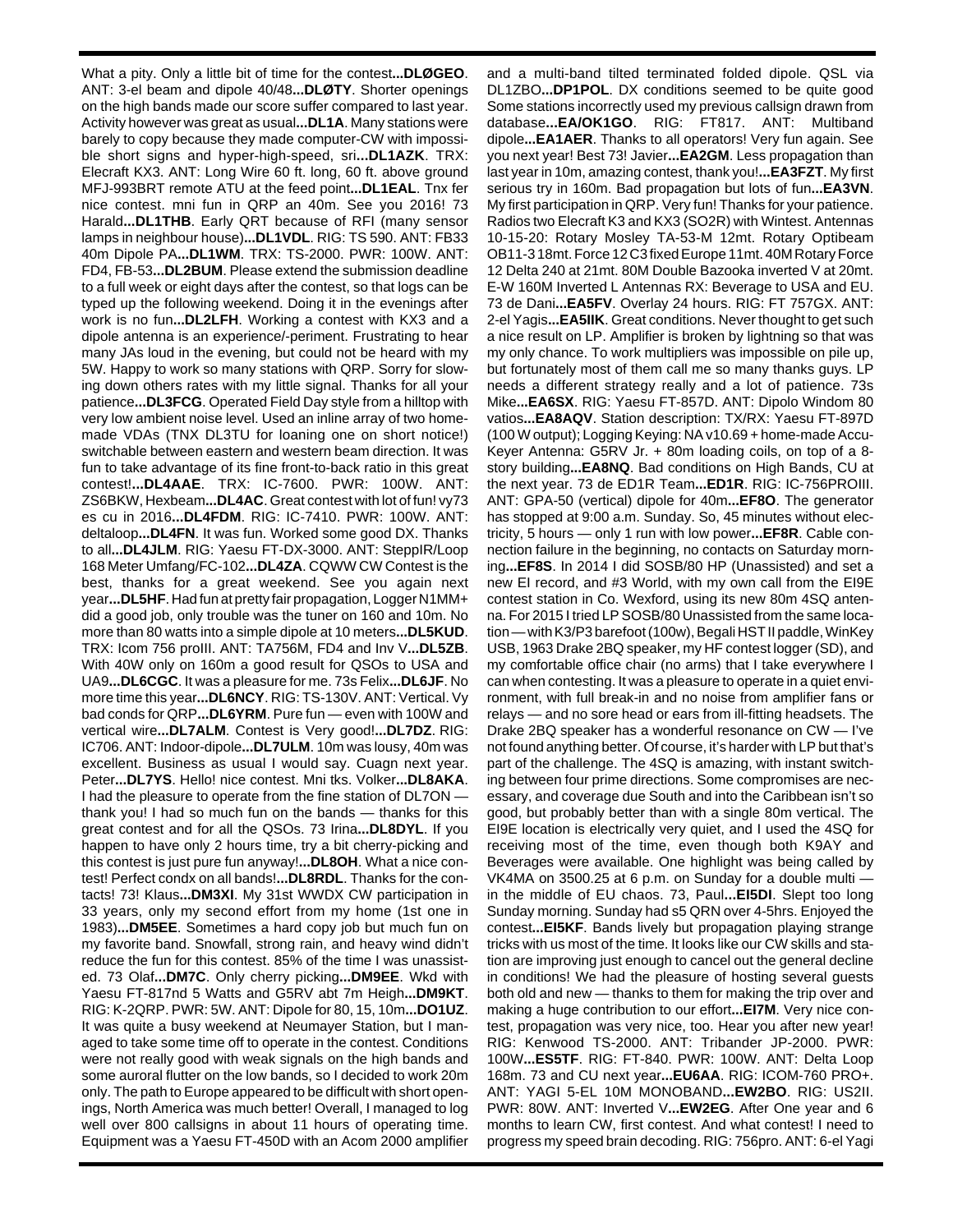mono band**...F4EGZ**. RIGE: K3. PWR: 100W. ANT: 9.50m vertical long wire with CG3000 at his foot**...F4FHZ**. RIG: FT-1000D. PWR: 50W. ANT: Dipoles - Czech military key**...F4FLO**. 2W QRP with FT-817 into a G5RV wire antenna. Best result in six years. Very disappointed by performance on 10m and 80m but made up by some good DX on 15m. 73 to all that worked me!**...F4VQT**. TX: FT1000. ANT: KT34 + L Inverted + G5RV**...F5GGL**. RIG: ELECRAFT K2. PWR: 5 W. ANT" VERT. GAP TITAN**...F5IQJ**. Fantastic as usual. Propagation was not as good as last year. The first time that I am called by KH6J (I logged first KB5J) Had fun. 73**...F5PHW**. RIG: FT-897D. PWR: 80W. ANT: Center-fed 2x20m on 80 to 10m, Ground Plane on 20/15m, 2-el HB9CV on 10m. Software: MixW 3.1.1h demo. Thanks to all who worked me. See you again next year. F5RD Bernard**...F5RD**. RIG: IC-703, K3. PWR: 10W, 5W. ANT: Spiderbeam, lambda/4 verticals for 40+80 m. Thank you for the contest and all who dug my QRP signal out of the noise. Here it was mainly an European contest, only slightly more than 10% were DX contacts. Highlights were when K3ZU, K5ZD, W1MU, and K8MFO came back to my CQ on 80m. Second day was very very slowly going. Anyway enjoyed the contest**...F5VBT**. I have many pleasure to make this contest TS850S and 18HT tower + inverted L top band Hubert**...F6CWA**. RIG: FT-857. PWR: 100W. ANT: LONG WIRE 160-10m ROTATIVE DIPOLE FB13**...F6DZD**. Sunset 1616z, Saturday, XE1MM 1654z, N7AT 1655z, Sunday FO5RH 1614z**...F6GOX**. PWR: 50W. ANT: 4-el Delta Loop**...F6IRG**. Mobile TS140 + Diamond HL-20CL, 25 Watt**...F8AVO**. RIG: IC7200. PWR: 5W. ANT: YAGIS**...FY5FY**. First SOSB 20m experience at FY5KE. Pretty good conditions. See you next year!**...FY5KE**. Very good conditions but very noisy throughout 15m a joy with lots of surprises on 10m!**...GØEFO**. Great fun despite storm damage to my higher band antenna!**...GØLHZ**. Great really enjoyed it**...GØMCV**. A 24-hour category for us older guys would be very nice in the SO section. As always a super contest with loads of DX**...G1N**. Some wonderfully Bad/WIDE signals on the band as usual**...G2NF**. Usual very enjoyable weekend for what time I could put to it. I'm carer to Xyl at present after a bad Hip Op she had. Condxs not so good as last year, 20M folded about 20:00Hrs VK or ZL this year. CU next year all being well**...G3LHJ**. Condx on all bands good to N and S America and Africa. No signals heard from JA or VK or ZL. Most unusual. I often had to repeat my callsign many times before it was correctly copied. Is this a feature of computer reading of Morse? This has gotten worse in recent years. RIGS: Kenwood TS590S, Kenwood TL-922 linear amp. ANT: 100-ft doublet, 20m dipole, 15m delta loop**...G3NYY**. Good conditions on Saturday but well down on Sunday during last 12 hours of the contest. Antennas here - 40m dipole @ 30ft, + inverted V + wire quarter wave ground plane with two elevated radials, base at 7 feet. Equipment FTDX5000MP + Acom 1010 amp**...G3PHO**. ANT: Dipoles at 13m for 7/14/21/28, 50m Inv L 13m high for 80/160m. PWR: 100W**...G3RLE**. Antennas still not fixed from 2014. Sadly noise level slightly higher from 2014 and still suffering, Broadband?**...G3RTU**. 10M VERY QUIET ON SUNDAY**...G3TJE**. Great contest. Thoroughly enjoyed by all of us**...G3V**. Decided to go for a daytime op this year, 15m Single Op Assisted. Mostly S&P using local Skimmer, no internet connection. Very pleased with 600+ QSOs and 112 countries and 32 Zones (hope they all turn out valid. The only got-away was OA85O for Zone 10 and Peru right as the band was closing. Thoroughly enjoyed again, can't believe I've been doing this for more than 40 years each November and still having fun. Rig here was an Elecraft line-up K3+KPA500 to a simple dipole at 30ft**...G3VPW**. Just part time but many thanks for all the contacts and the rare ones! 73 mike**...G3VYI**. On and off appearance during the event while doing domestic stuff. Using a sim-

ple 15-ft vertical at ground level was a bad move!**...G3WRR**. Giving some points away**...G3YJR**. Great fun. But I can't work the Far East! I can hear them but no QSOs!**...G3ZGC**. I would be very grateful if you would please accept my paper log entry Single band 20 mtrs QRP Non assisted section. I do not have a computer logging system or the knowledge to operate it. Now in my 80s I take part in lots of contests hoping to keep the brain cells active**...G3ZNR**. VE6JY made my day over 4,000 miles about 3W to a ground plane - first call**...G4AWW**. Just playing. Antennas wrecked by 70mph gusts**...G4DBN**. Band conditions seemed very good. I gave up at 12hrs before I realised it was 24 hr for me. Most enjoyable**...G4DDX**. Very enjoyable two days with plenty to work**...G4FKA**. Better condx on Sunday**...G4IUF**. PWR: 100W. ANT: DIPOLE @ 30FT (10 MTR)**...G4MUL**. Rig: IC706. ANT: Butternut HF6V-X**...G4RGK**. A bad weekend, weather-wise, meant we had one damaged tower, a failed HF Yagi and problems with the receive antennas. Conditions, particularly on LF were excellent, and even 10m offered some good opportunities. So this is more of a M1.5 entry than M2!**...G5W**. Tried to correct callsign as running low power & gales this end but not always successful**...G8GHD**. Great contest as always! 73**...GD6IA**. You can be as prepared as ever for the contest but one thing you can't control is the weather. Consistent Force 8/9 winds battered the Channel Islands for the whole weekend. I lost the 40m dipole on the 2nd night and the main beam got stuck South on Saturday afternoon. This limited my ability to Run into EU and the US, but working African mults was no problem! I spent a lot more time doing S&P as a result — with a very low C3 — and was getting frustrated as my score wasn't growing fast enough. I love this game. See you next year. Kenwood TS590S dialled down @ 5 watts - SW: Win-Test Optibeam OB 11-5 at 60ft - Stuck South - 10, 15, 20m Force 12 C3 at 25ft (Back-up). Monoband Dipoles at 55ft - 40, 80, 160m**...GJ2A**. Always interesting seeing what can be worked with 5W to a wire dipole. Never did QSO with most of my neighbouring countries despite hearing a lot of them**...GJ3YHU**. Not enough time**...GMØOBX**. Had a great time**...GMØOQV**. HF Band Conx reasonable 15M and 20M very good**...GM3WIJ**. Average Condx, but serious Rain/snow static, plus auroral condx**...GM3X**. Not a serious entry — just operated around family commitments. No antenna for 7MHz**...GM4ZUK**. RIG: FT1000mp Acom 1010. PWR: 400W. ANT: Doublet at 50 ft., Inverted L**...GW3KDB**. Conditions very rough from here**...GW5R**. RIG: Homemade TS9D. PWR: 5W. ANT: YP-3 3-el Yagi**...HAØGK**. It was a fun to take part in the contest. The propagation was strange with many good openings and changing time by time. It was really not bad but not on the top this year. Many thanks for QSOs, see you next year. RIG: TS-530SP. PWR: 100W. ANT: 21-mtr-long wire, the same for all bands**...HA2MN**. 40m was a good choice this year. Best CW score I ever had**...HA3DX**. Tnx nice contest. I enjoyed it. RIG: FT-847. PWR: 100W. ANT: W3DZZ**...HA3FMR**. RIG: Yaesu FT-2000. ANT: HF6V H/M copy of Butternut system, H/M 80/160m Diploe. AMP-AMERITRON AL-811, PWR: 450W**...HA3OU**. My home made monoband QRP rig just a toy, a sling shot among big guns, but the propagation helped me to hunt some new countries**...HA4FY**. I had a lot of powerline noise from NW direction. RIG: FT-950 FL-2100Z cca. PWR: 400W. ANT: 2-el 3 band beam, delta loop on 40m, dipole on 80M**...HA5UA**. RIG: ICOM 756 pro. PWR: 100W. ANT: 3-el yagi on 14-21-28 MHz. GP on 3.5 and 7 MHz, Dipole on 1.8 MHz**...HA6NL**. RIG: FTDX3000. ANT: 1/4w GP with 16x30m radials, INV-V, RX- K9AY, 2wl Beverage to East**...HA7I**. RIG: ICOM-746. ANT: Wire dipols**...HA8CQ**. Elecraft K3 100 Watts Force 12 C-4s = 2 elements on 28/21/14 MHz and Dipole on 7 MHz Inverted L for 3.5 and 1.8 MHz**...HB9ARF**. 25 Watt output Antenna 15 m wire with 1**...HB9AYZ**. First time with full flexibil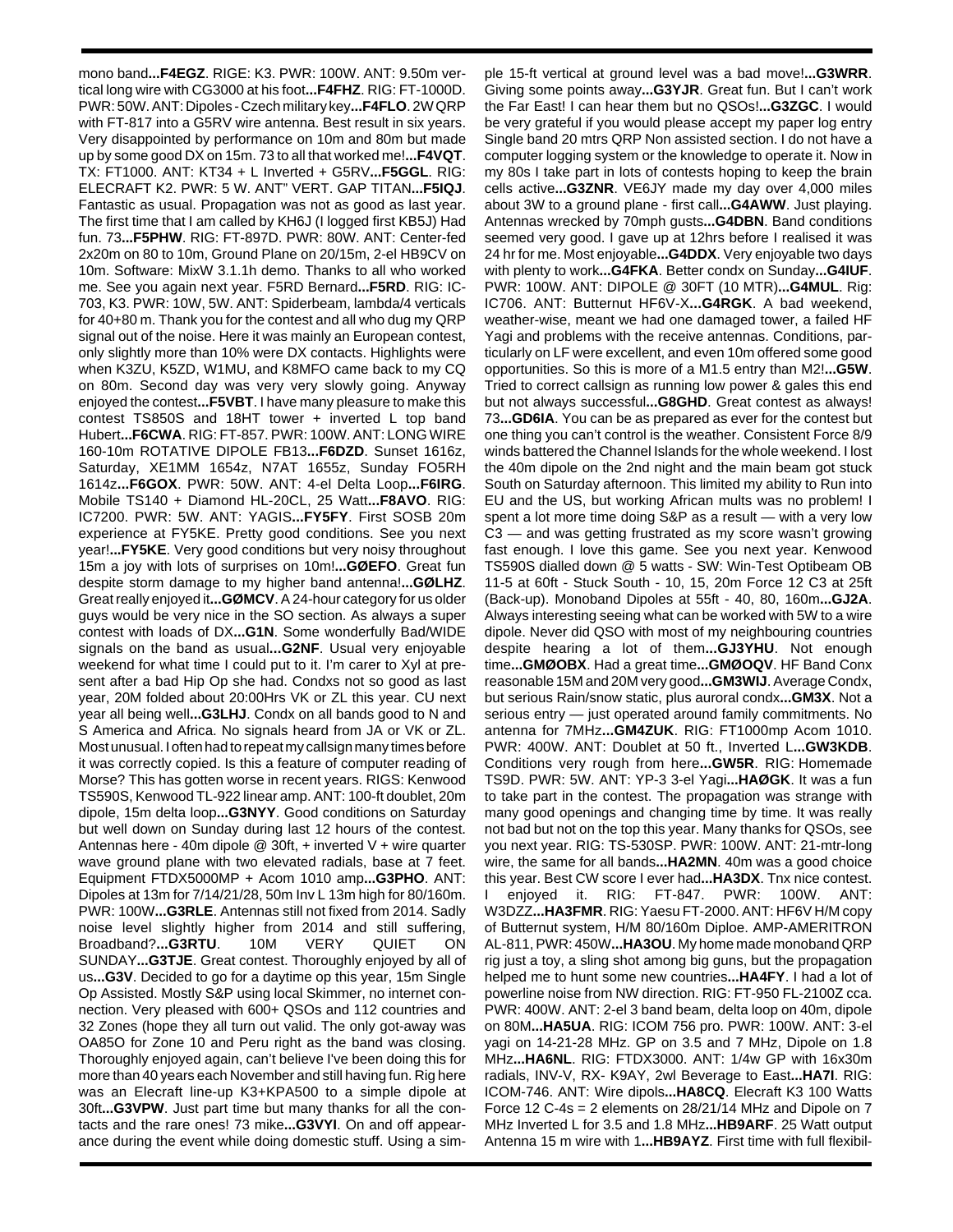ity on antenna selection and no visit from Murphy propagation. vy 73, Stephan, HB9DDO**...HB9CA**. RIG: KX3. ANT: Vertical antenna. Nice openings into US, but very difficult to get through the EU-QRM to Asia with QRP and limited antenna. Had again fun to compete against the QRO. 73 and thanks!**...HB9CEY**. 40m single band - Classic. 73 es tnx qso**...HB9IRF**. Nice contest as usual 73 to all**...HGØR**. RIG: FT817. ANT: 9 BAND TRAP DIPOLE**...HG5O**. Had fun with modest setup at small resort hotel near the beach. The combination of low power, small antennas and a confusing callsign made it a bit rough, but I was impressed that many guys got it the first time!**...HI3/ND3F**. Even though prop not that good plenty of good DX**...HSØZDR**. Dusk to dawn band open two day running, best contest for years. 109 station in the log with a score of over 10,000 points (Before checking) 73 Sheridon (Don)**...HSØZEE**. I think 15m band not open**...HS8JYX**. I made a good race to win my illness: the Parkinson**...IØMLU**. TRX: FT817. ANT: Wire calculated tap 39 mt Long 12 mt High**...I2BPP**. Great result and great fun for me from my urban site with my vertical and the inverted dipole. Thanks all for QSO. CU in the ARRL. 73 de Giovanni Ciao**...I2IFT**. My antenna for all bands is the 2m antenna mast plus AH-4 automatic tuner!**...I3LGP**. IC746 and NEW Loop - used - but no DX for my 80m award, hi hi**...I4JEE**. RIG: ts590. ANT: 2xmag loop**...I5YKQ**. It's the first time for CW in the contest. Thanks for all de Antonino**...IF9/IT9RDG**. Beautiful location but very cold 15C (normally temp. here is 20 22 C in November) Strong wind from Mistral during the week. My first 80m after 8 years on 40m. RIG: K3. ANT: tx 1 Vertical from MOMOBEAM and 1 dipole homemade (i1nvu), rx1: Pennant for USA e JA. QRN and low signal from usa e ja. Special thanks to my wife Mariya for help me during the setup**...IH9R**. Ho partecipato per la prima volta, ho sperimentato la vecchia antenna appena rimontata e mi sono divertita molto. Ho notato una buona presenza degli USA e sono rimasta sorpresa per la numerosa partecipazione della zona 24. Bellissimo contest! '73 Maria**...IKØPXD**. As always a lot of fun, even with low power. 73 Gio**...IK2AIT**. Kenwood TS940s ECO7+ trap dipole 40/80 MixW 3.1.1 (R) ACER 5750G Windows7**... IK2AUK**. This is my 1st CW contest. RIG: FT-767gx. PWR: 75W. ANT: lw + dipole bye to the next contest! Gigi**...IK2MXM**. Always happy to join CQWW DX CW!**...IK2RLS**. I propose again this year who is not assisted. I hope it's appreciated my participation. Thanks, Daniel**...IK2SND**. Low power entry into CQWW CW. 10m band only, I could work some interesting DXCC countries but overall much poorer conditions than the WW SSB entry one month ago. RIG: TS-590SG. ANT: 3-el Ultrabeam, software QARTEST. Best 73, Sergio**...IK4AUY**. RIG: ICOM IC-7700. PWR: 500W. ANT: STEPPIR 6-40 WITH SOME TROUBLE ON 40M AND DIPOLES ON 40-80 LW ON 160. Great fun, having improved personal record. Thanks to everybody. 73 JIM**...IK7NXU**. This year, I operate with an old TS 520, with 90W in CW, on vertical Butternut HF- 6VX, but only in 40m. No more time in contest for my job. However i am happy. Thanks to all and 73 de Carmine**...IK8GYQ**. RIG: Yaesu FT DX 3000. PWR: 100W. ANT: 2-el Ultrabeam @18m - N1MM Plus**...IK8TEO**. My first Contest in CW**...IN3FCK**. RIG: YAESU FT920. ANT: 2-EL/5- BAND CUBICAL QUAD AND DIPOLES, HOMEMADE KEY GOOD CONTEST AS USUAL**...IN3ISV**. RIG: TS-2000. PWR: 95W. ANT: VERT. AND DIPOLE**...IQ2CU**. ANT: Tribander and wires for 40/80/160 at 70 feet**...IQ3WW**. Mi dispiace non aver potutto dedicare molto piu tempo, ottima propagazione. spero il prossimo. 73 a tutti frank**...ISØHQJ**. I operated from my sailboat. Great experience**...IT9PZM**. Second time CW QRP, really exciting!**...IT9RYJ**. GREAT CONTEST GOOD PROP 20/40/80 in JN65SV Operate Low Power with homemade beam and IC 756 Pro II**...IV3BCA**. RIG: Kenwood TS 140-S. ANT: Vertical 12AVQ (10-15-20)**...IV3KSE**. First CW contest after 13 years without

radio. I have to make a little practice CW, I'm a bit rusty have only a multidipole inverted V 10/20/40/80/160 1/2 wave at 8 meters high and my old Kenwood ts-850s, my radio station is currently in the camper outside the home. It is very hard to get out between the many KW of the European stations with 100 watts, you can find some space only in the upper part of the band, until some S5-9A/P.A. comes close to you, you have to go away from there, because no one will call you anymore. Occupy 4 kHz or more! I enjoyed it enough, but I also cursed some idiots. Many "OM" wave the flag DX Code Of Conduct, just not yet decided when to do it. CU next, 73 Lou**...IZØAIS**. See you next year :^)**...IZ2OBS**. RIG: Drake T4XB made in 1967! RX: Softrock Ensemble II**...IZ2OOS**. Thanks and see u next year. 73 IVAN**...IZ4DLR**. I back on 40m by night after some time. Relaxed operation, without running, with a cup of good tea beside. Tried for largest number of multipliers inside my smallest QSO number. Condx was good with only a "weak point" to 12 and 13 zones. I also managed to put in the log three different new slots: VP5, 4S, VR**...IZ5MOQ**. Mainly I called, sometime I do CQing. I enjoyed contest**...JAØBJY**. RIG: FT1000MP MarkV. PWR: 200W. ANT: DP(15mHi)**...JA1BIV**. RIG: TS-950S. ANT: TA-351 5-el Tri-bander, Dipole**...JA1BNW**. Scores are way down from the previous year due to the limited propagation on 10m. We need better antennas for lower bands**...JA1BPA**. Thank you for contacts! hoping better condition next year**...JA1CTB**. Radio: YAESU FT-817ND. Antenna: Mobile Whip**...JA1KPF**. RIG: IC7000M, QRP-4W. ANT: Long Wire**...JA1POS**. QSO data between up to 0410 hours from 0330 was a loss of computer failure**...JA1UOA**. Hello. We hope to meet you next year also. Thank you**...JA1YPA**. Thanks to all! See you next time. TRX**...JA1ZGO**. RIG: ICOM IC-7100. PWR: 100W. ANT: 12AVQ 3-Band Vertical, Inverse V**...JA2KKA**. RIG: IC-756PRO. PWR:100W. ANT: 3-el tribander for 20, 15, and 10m.; RDP for 40m**...JA2KVB**. RIG: IC-706. PWR: 50W. ANT:Vertical**... JA3JM**. I had a lot of fun!**...JA3KIO**. Great contest, picked up some new CALLs**...JA3QOS**. RIG: FDX3000. PWR: 100W. ANT: 3-EL TRIBANDER 16-meters high, SLOPER**...JA3VUI**. The propagation is not so good**...JA3VXH**. I enjoyed the contest. RIG: ICOM IC780. PWR: 1000W. ANT: 4SQR**...JA4CUU**. Very short time to be QRV**...JA5CUX**. I really enjoyed the contest in a good condition**...JA6CM**. I enjoyed the contest**... JA6CVR**. I enjoyed the contest**...JA6ELV**. I enjoyed the contest**...JA6FCL**. I enjoyed the contest**...JA6GPR**. SOSV**... JA6RIL**. TKS nice contest**...JA7ARW**. It's nice to hear signals from all over the world on 40, 20, and 15m**...JA7AUM**. The band condx was not so good. But I could enjoy the contest**...JA7COI**. I enjoyed the contest**...JA7FDA**. My antenna was one only wire**...JA7KQC**. I enjoyed the contest and submit as checklog because of very small QSOs**...JA7LLL**. Hard to type in callsigns with high-speed CW by EU statons**...JA8AJE**. I am glad to be able to participate in a 2015 CW contest this time. Also Tks for management of CQWW contest to yours everytime**...JA8KSW**. Maybe first time ever all 40 zones on one band. I broke the JA records. Thanks to those who even had very weak signals from some rare new multis copied my call, congrats guys for good ears! Also guys called me as new multis for me, these were superb and very lucky, and even keyed my name & HI! then at once I recognised who is, so I also answered the same This time having cold I could not stay up late in the evening or very early in the morning, so I missed some good rate hours. All in all, had lots of fun! As always enjoyed both challenges and keying "Hi" to old friends as well as making good friends!**...JA8RWU**. I could enjoy the wonderful contest. I hope to join this contest next year**...JA9LX**. I enjoyed the contest. With using K2+R6000,TU!**... JA9MAT**. Used Elecraft K2 with 5W output and antenna of long wire on the veranda of my apartment**...JE1ILP**. I QRV on 160M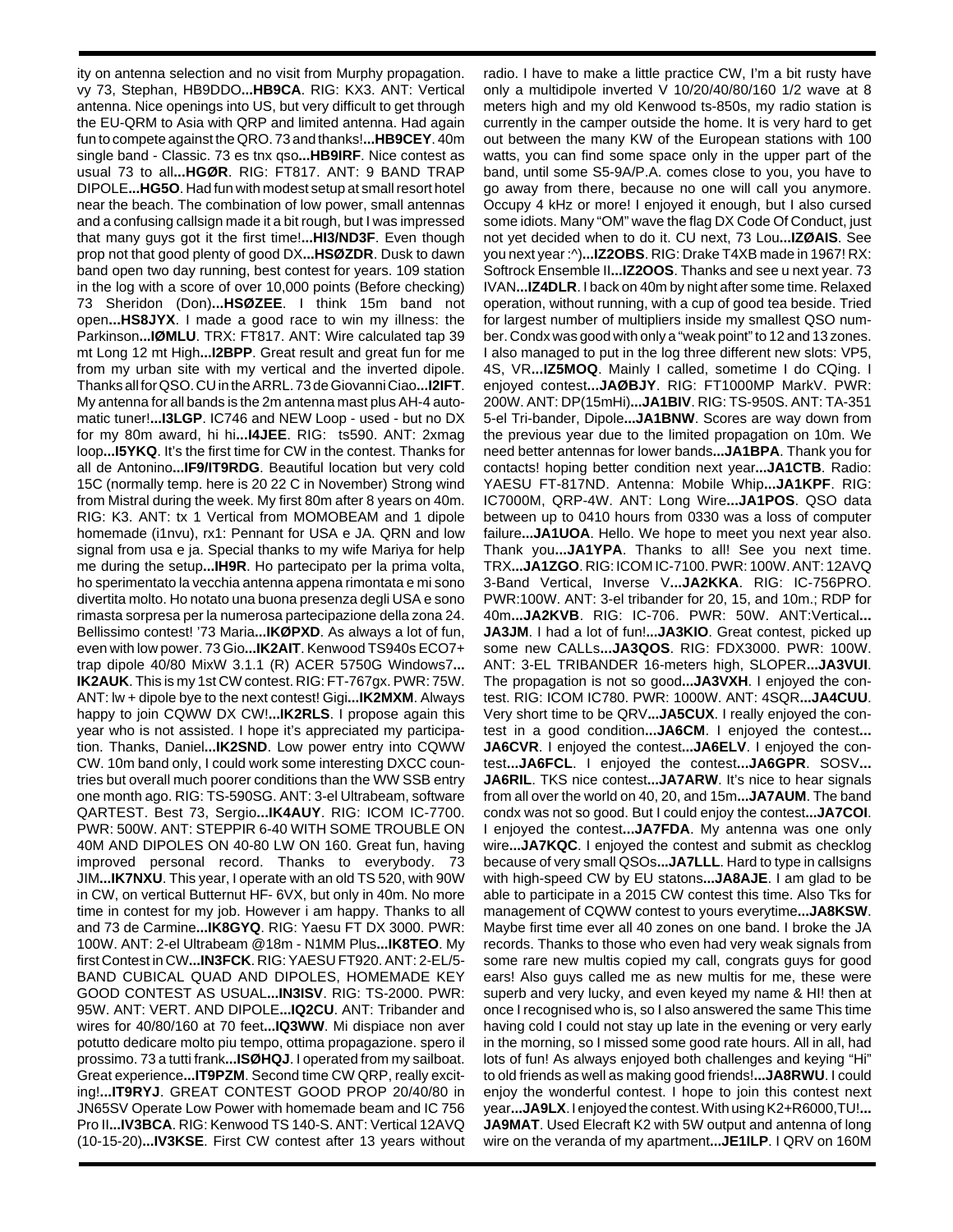single band. I used my MV (Micro Vertical antenna) 12-meters high on my balcony + Elecraft K2. This year, the conditions of 160m band was very poor. I could not QSO with the except west coast U.S.A. stations. The condition was very poor. I got mh points 779 on this year, 480 points in 2014, 1,957 points in 2013, 2,640 points in 2012. I used K2, and It was very useful for the very weak signal**...JE1SPY**. Great low band activities!**... JE1ZWT**. First try a CW contest**...JFØGDS**. Even though the CNDX was no good, but I enjoyed**...JF1TEU**. TS-850(50W) Whip on my balcony**...JF2KWM**. ICOM(50W) & V-DP(10mh) I enjoyed the contest**...JF3KCH**. QRP 1watt and end fed long wire antenna**...JF8LPB**. FT897DM 50W, 8mH DP ANT**...JG1LPL**. I enjoyed the contest. Good Condx**...JG4AKL**. I took a lot of breaks. I was so tired, but was able to enjoy a contest**...JG5DHX**. Only call side operation, but much enjoyed. My vertical don't catch AF stations**...JH1MTR**. First licensed date: December 11th 2012. IC-7600 100W & Vertical DP This is the 2nd entry. I really enjoyed. TNX ALL**...JH1NVA**. I enjoyed the contest. thanks for many stations**...JH4FUF**. I enjoyed this contest using single short loop ANT**...JH7IQQ**. Tks FB QSO! and see you again, goods friends**...JH7IXX**. I want to do my best on the next time!**...JH8CLC**. I enjoyed the contest. I can do many QSOs with DX Station**...JH9CEN**. Many thanks for picking up my signal (50W&DP)**...JH9JFH**. FT-2000 D.P I enjoyed the contest**... JJØQOJ**. RIG: YAESU FT-847 (50W)**...JJ1HHJ**. I'm glad to meet you on 160M**...JJ1WWL**. Operating location is Kobe-city Tarumi-ku in Hyogo RIG is TS-850S and ANT is GP Power output is 50 watts or less**...JJ3TBB**. I have operated power in 1W and DP from Japan using FT817+Solar battery. Thanks to pick up my weak signal**...JK1VOZ**. 20m was very good condition**...JK3NSD**. PWR: 5W. ANT: IV Many thanks to all who were patient with me pulling QRP calls. Every QSO is appreciated. Operating QRP & homebrew antenna was so much fun, but sometimes frustrating**...JK7DWD**. The first time I took part in this contest. I enjoyed the contest**...JL1BJL**. RIG: FT-2000. PWR: 100W. ANT: 4-Band Vertical**...JL1QDO**. I enjoyed the contest. I become the first contest participation**...JL1QQA**. RIG: FT1000MP. PWR: 100W. ANT: Double Zepp at 22 meters high**... JL2LPX**. Worked by QRP, TEN-TEC 1340(3W), MFJ-1640- T(Whip)**...JM1XTB**. I enjoyed the contest. HK-706, IC7200, 100w, 10mhDP**...JN1VFF**. I've really enjoyed THE CONTEST, this year too. Thank you very much for all staff supporting us!**...JN3TMW**. RIG: YAESU FT-450M. ANT: Verticals**... JO3PSJ**. Thanks for providing many opportunities to work VY FB DXers!**...JP7DHE**. I was very enjoyed with my QRP Rig MIZUHO MX-14S 2watts output**...JRØGFM**. Good open on 20m but QRMM**...JR1EMT**. RIG: IC9100M. ANT: 3-el Yagi Operators License: 1st Class**...JR1MEG**. The conditions were very good. I enjoyed having QSOs. The maximum output power in the contest was five watts**...JR1NKN**. I'm not JN2NOJ, but JR2NMJ. Please listen carefully. I will be back next year**...JR2NMJ**. Transmitter FT450DM, Antena GP**...JR3KAH**. Condition was not good. But I enjoyed contest**...JR3RIU**. Glad to QSO with many stations by QRP. Best Wishes to all from Toshi**...JR4BYH**. FT817ND QRP5W handmade full-size DL with AH-4**...JR6HMJ**. Thanks for giving me a fun weekend**...JR7DUT**. The contest was my 4th. I VY enjoyed 21MHz most**...JS2KHM**. RIG: Kenwood TS-480S. PWR: 50W. ANT: 10/15/20m 3-EL YAGI, 40m - DP Thanks I enjoyed**...JS3CGH**. Although conditions were not as good as last year, it was fun!**...KH6CS**. These guys were all too fast for me. I had to use a memory keyer to send at their speed. Lots of QSB for SJ2W, he dropped into the noise just as I sent my exchange**...KL2ZZ**. Condx extremely good all bands except 10m 10m was erratic. Had some aurora causing problems on northern paths Enjoyed the contest immensely**...LA2AB**. CQWW CW done on remote stations 500km from home**...**

**LA7THA**. CQWW 2015**...LA9WDA**. Just chasing DX and having fun with a few nice runs this year. Congrats to all!**...LB1GB**. Used the contest to learn my new K3S. Had great fun!**...LN3C**. Again giving a try to the CLASSIC overlay, very convenient for me (not much less than I can sustain operating anyway). Not so good condx on Saturday, better on Sunday. Late openings on 10m to EU, good opening to NA/CA. Good opening on 40m Sunday dawn (local time) with JA. Good rates with USA make for the volume. It was fun. Looking forward to next year edition already**...LT7H**. 20m was AMAZING! I got an all time new one ( C9 ) and a bunch of new band-mode entities!**...LU8EHR**. Sad to see sunspots vanishing**...LY2W**. RIG: Homemade SDR. PWR: 1W. ANT: Inv V, Vertical**...LY3G**. Worked for fun and test for equipment and antennas at new position**...LY4A**. 10m was bad. Amazing activity all bands**...LY7Z**. Very bad condx**...LZ1IA**. PWR: IC-746 pro. ANT: w5gi-dipole**...LZ1IKY**. RIG: FT-100D. PWR: 100W. ANT: OB16-3**...LZ2JA**. RIG: TS-590S, TS-140S, homemade PA based on GU43, TL922, 12 el log periodic &, 3el Yagi for the highest bands, Inv V, Delta Loop & Dipoles for lowest, N1MM, Thanks to all from our little crew, see you next year!**...LZ7A**. Great fun, G11 SDR + 50W PA, dipole @ 11m**...MØHDF**. Used a KX3 + Expert 1.3K (tnx Martin, G3ZAY) + rotary dipola @ 10m. Band closed even earlier on Sunday, but nice last hours towards North America**...MØINN**. Conditions seemed marginal. Tks for all the points**...MØMPM**. PSU went pop but Ant stayed up in 80 mph winds. 73**...MØTCL**. First time entry. QRV for just over 4 hours**...MØWUT**. Was fun just a single band entry and QRP, intention was to try to beat previous score, did that day one so day two was beat day one. Once that done move to WARC bands**...M1K**. K3, KPA500, P3, ASSIST-ED. Saturday only, very low activity sunday due to very high winds, so tower lowered to safe height. Ken M3I aka GØORH**...M3I**. Yaesu FT-450D and a Hustler Verical. All hand keyed**...M3JAC**. Unable to do all band this year, pleased with new UK record on claimed score in a year when the band closed both days at 8 p.m.! Skimmer is causing people to QSY more frequently and this leads to more frequency fights when they don't check first**...M6T**. Despite the late start due to road closures and several PC problems it was still great fun. The low dipole didn't quite cut the mustard into the more difficult continents**...M6W**. FTDX5000 + Hexbeam at 15M/50ft**... M7X**. Thanks to all that called!**...MIØBPB**. My portable folding Hexbeam terminally folded up at 10 a.m. in force 10 gales. That was the end of it unfortunately**...MM2N**. Elecraft K3 KPA500 and 3-el LFA2 yagi at 7m AGL. About 10hrs on Sat and 4 hrs on Sun before the wind ended play with gusts of 70mph. Antenna damaged but hopefully can be bent back into shape. Thanks to all who worked me**...MM3T**. Really enjoyed doing sb 20m but very hard to hold a run frequency**...MUØFAL**. Great fun as ever!**... MZ5A**. Had fun working high-speed CW with key**...NL7V**. Auto zero beat has killed the art of calling slightly off freq!**...OA4SS**. Great contest indeed! Very good conditions on the lower bands especially on 40m for me. Some hours we have got also short skip conditions on 10m so we could work lot of European stations too. I managed to work TO8M (Martinique) on 40m, but i have got ZERO points from Win-Test. Maybe a bug? Can not wait for CQWW DX Contest CW 2016! 73 Michael**...OE1CIW**. Unfortunately, not enough time for a serious involvement**... OE2E**. Happy to have our station up again, but still a lot to improve. Could not sleep due to some allergy, so my apologizes for my poor copy especially at the end of the contest (simply was to tired)**...OE2S**. Big fun as every year — was happy as zone 29 showed up finally. Last 3 hours had to use antenna in "sailing" position due to gale force winds. tnx es cu next year hopefully. 73 de Gerd**...OE3GSA**. Again without 80m antenna and just for fun. Condx still great but 10m not as good as last year. High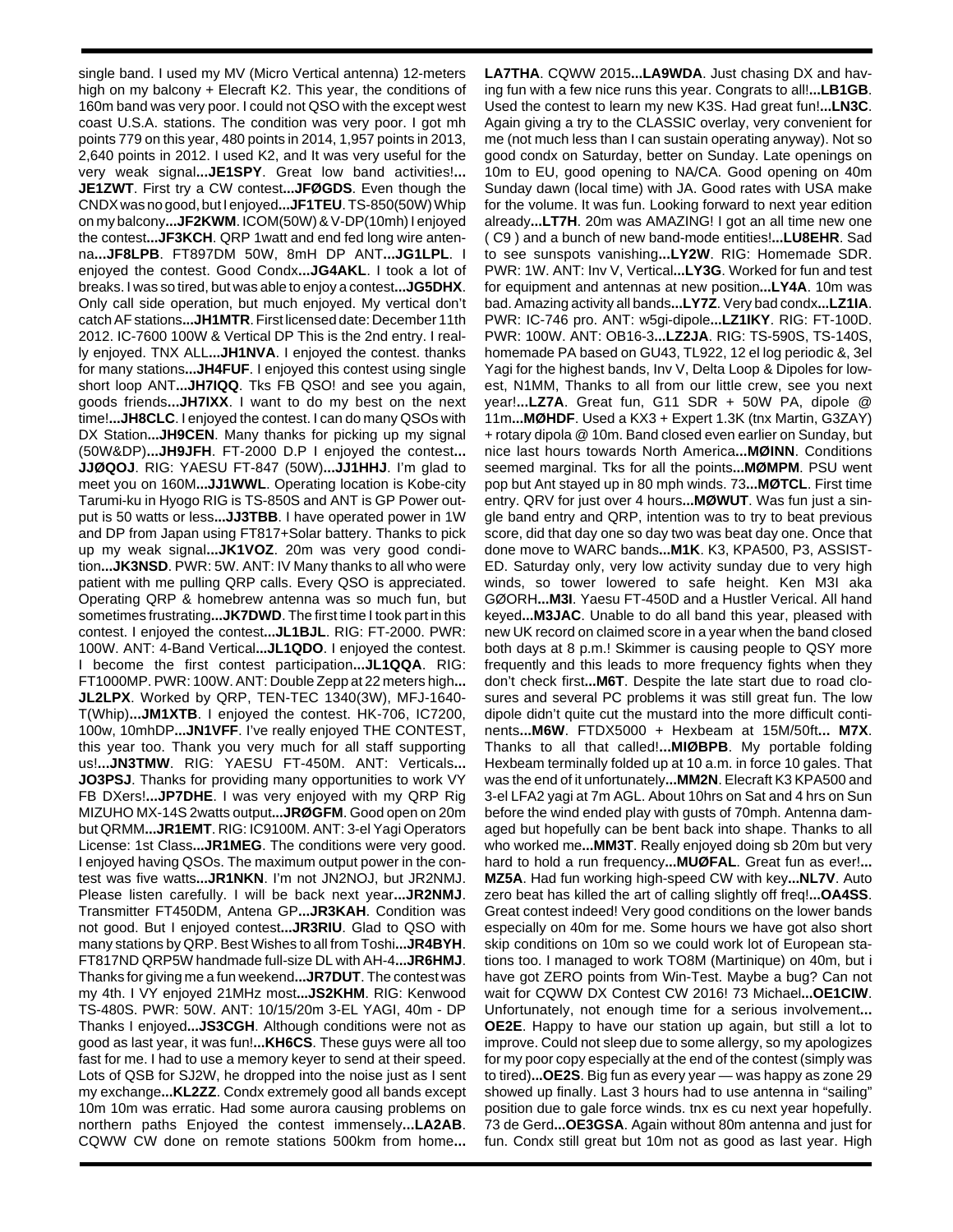activity. Nice to meet so many friends on the air. Will return next year**...OE5OHO**. Rig was a TenTec Orion, nanoKeyer, G5RV, 2-el Quad, N1MM+ Logger, CCUser, CWGet. QTH was Graz, the station OE6XUG of clubs RCCW and OEVSV Graz. Most of the operators new to CW contesting, doing a practical contest training under supervision of OE6RDD, Gerhard—founder of the famous CW Schule Graz. Special thanks to all of our supporters, at first OE6OKG, Prof. Otto Koudelka, Head of Institut fuer Kommunikationsnetze und Satellitenkommunikation @ Graz University of Technology**...OE6U**. I was not prepared for the contest as well as I should have and took only a short nap before the contest. I was too tired on Saturday and spent way too much time on searching for multipliers. Sunday was better and I was able to exploit the second radio. The propagation was quite good especially into the states. Even 10m opened, but it was evident that the good openings there were history. I had some problems with my 10m and 160m antennas. Unfortunately I could not use the main antenna on 80m. It was a pleasure to break my personal record. There is still much room for improvement**...OG6N**. Thank you for another CQWW CW. The station is better than before but operator was not in the best possible shape. Operating 2 radios requires a lot, thus pre-season training would have been good. Not possible this year. Hear you all in 2016!**...OHØV**. Fine conditions to North America except for 10m, mediocre to Asia. Ten meters is now clearly transitioning to the solar minimum. Had some trouble sleeping before the contest due to a storm in the area, as our cottage is not especially soundproof!**...OHØX**. Conditions were better than expected! Thanks for QSOs**...OH1F**. Using dipole for 80m and W3DZZ+5 for other bands - unfortunately no triband yagi here!**...OH2BR**. RIG: IC756-ProII. PWR: 50W. ANT: Mosley TA33M Tribander Yagi, 12m agl**...OH2LU**. ANT: 1/4 l GP. PWR: 80W**...OH3CV**. Nice run, but missing upper bands again for a good opening — perhaps next year with better luck**...OH3OJ**. Testing FLEX6700 and 2-CW skimmers. Worked just fine!**...OH5KW**. RIG: IC-756 pro. ANT: 4-el QUAD**...OH5UFO**. RIG: QRPplus. PWR: 5W. ANT: DIPOLE**... OH7FF**. RIG: FT-990. PWR: 100W. ANT: OCF-dipole 80-10m @12m. Best contest of the year, lots of activity and good propagation. Thanks for all QSOs!**...OH8KA**. TX 200 WATTS, ANT VERTICAL**...OK1BLU**. RIG: FT1000MP MarkV, ACOM 1010. PWR: 700W. ANT: 4-el Yagi**...OK1DOL**. RIG: TS830S. ANT: lw80m**...OK1FC**. RIG: YAESU FT-950 + PA. PWR: 800W. ANT: DIPOLE 2 x 20m**...OK1FRO**. RIG: FT1000MP MK5F. ANT: INV.L. PC 486SX ONLY**...OK1JOK**. RIG: YAESU FT-1000MP. PWR: 100W**...OK1KA**. RIG: FT-847. PWR: 80W. ANT: MULTI-BAND DIPOLE G5RV**...OK1KZ**. RIG: FT897D. PWR: 100W. ANT: 3-el Yagi 10m up. Nice CONDX. CU NEXT YEAR, Ivan**...OK1LL**. RIG: K - Line (K3- KPA-500, KAT-500, P3). ANT: Yagi**...OK1LO**. RIG: Kenwood TS-590S. PWR: 100W. ANT: 15m LW**...OK1PX**. RIG: ELECRAFT K3, KPA500. PWR: 500W. ANT: 80M SLOPED DIPOLE 40 - 10M MULTIBAND VERTI-CAL**...OK1RR**. RIG: FT2000. ANT: Inv.V 2x19.5m**...OK1UBA**. RIG: TS-590. PWR: 100W. ANT: LW-83m, dipole, GP-R7**... OK1VK**. RIG: IC-746. PWR:100W. ANT: Windom FD5, Dipole 2x40m**...OK2MBP**. RIG: FT450. ANT: SHORT VERTICAL**... OK2ON**. RIG: FT950. PWR: 100W. ANT: vert. CP6, lamda/4 Sloper**...OK2PBG**. RIG: K3. PWR: 100W. ANT: 54-meter LW AND 3-el TRIBANDER. Handly rotated in the morning to NE, afternoon to SW - hi. Sorry that I cannot worked full contest time, but my health is now not in good condx. In four months I have 80 yrs..hi 73s DE Jiri**...OK2QX**. Good contest with many stations. See you again friends. PWR: 70W. ANT: LW 40m**... OK2SWD**. RIG:TS590S. PWR: 100W. ANT: gp7dx + dipole for 80m**...OK2TBC**. RIG: TS590SG. PWR: 100W. ANT: 2-el QUAD CUBEX**...OK2VWB**. ANT: 2-el QUAD. RIG: FT-1000MP + PA**...OK3C**. RIG: TS-520S. ANT: WINDOM**... OK3MO**. SO2R

operation. RIG: FT5000DX + FT1000MP. ANT: GP 27m 160, 80m Inverted VEE 80, @18m 2-el 40m @18m Half Square 40m, 2x dir USA and JA, 4-el 20m @18m, 5-el 15m @16m, 2x6-el 10m @16m Microham MK2R+ Beverage 20, 42, 200, 250, 320 deg 160m MiniWHIP RX ant**...OK7Z**. A lot of troubles during the test, last 10 hours without cluster. But a lot of fun and inspiration for the next!**...OL5Y**. Nice training of CW — tnx all for QSOs**...OL7M**. RIG: FT1000MP. ANT: Vertical and dipole**...OL9R**. RIG: ICOM 735. PWR: 90W. ANT: Random wire+LC matchbox**...OM3BA**. RIG: Kenwood TS 850S. ANT: Yagi FB33 and Windom FD4**...OM3PQ**. Test Indoor antenna on 20m band**...OM4ANO**. RIG: FT-950. ANT: 1-el Dipole. PWR: 90W**...OM5NA**. RIG: TS590. PWR: 100W. ANT: Vertical GAP TITAN DX**...OM8LM**. First time I decoded through my ears, speed 12-14 wpm, next year better!**...ON3DI**. RIG: TS570 DG. ANT: Dipoles**...ON3ND**. Bad propagation on 10m**...ON5JT**. There was much activity and the condx on 80 m were good so I could make many QSOs. 10m QSOs are checklog. I enjoyed the contest, like every year. Till next year. 73 Leon**...ON5WL**. I don't speak CW but with the great software of these days I can still work great DX!**...ON6LEO**. We are over the solar maximum. Same number of QSOs as last year, less multipliers so less points. Still great fun! RIG: IC756Pro2, ACOM1k KT34A. ANT: Inv-Vs N1MM+, VE7CC, DL9GTB, FlDigi**...ON6NL**. No antenna for 80 and 160 this year, mostly worked on 40m. 73 to all**...OP4A**. Due to stormy weather from Saturday evening my tower was cranked down!**...OP7B**. Had a great time! Never before did I work all 40 zones during a contest! Amazing!**...OR3A**. RIG: K3. PWR: 100W. ANT: 80M loop vertical Hexbeam**...OZ3SM**. Operating Elecraft KX3/KXPA and a Delta-Loop Antenna**...OZ7BQ**. 15 meter open between 0630 and 1700 UTC. Worked 90W**... OZ8AE**. No question CQWW maintains prime status in the annual contest calendar. Thanks as always to CQ magazine and all the volunteers behind this great event. I had a whole lot of fun with some nice conditions across all bands. I think Saturday may have had the edge over Sunday but both were good days. I have to hand it to the guys who stay awake and effective for 48 hours, without a few hours of sleep I would be a complete wreck**...P3F**. Nice contest, strange conditions especially at the end of the test on 40m, no locals heard and strange sound on many signals**...PAØFAW**. Spend some spare hours on the always nice contest. CU Again**...PAØGJV**. Stormy weekend, destructing my newly acquired TH3jr, just found director in the garden afterward, but operated OK till nightfall. 160m dipole also broke on the last evening, so that night not many QSOs, just staying short of the 1K mark. Operating without being online however is still a joy, finding weak signals and calling right away for a VK QSO on 40m is great with my measly 100W. No CAT, so just band info in the log is really so old fashioned but caused by my failing TCVR link**...PAØMIR**. After 100 QSOs had to change to faster PC To get rid of annoying delays and TX hang-time in CW But after about 2,000 contacts, I had some delay and hang time myself. Sunday evening the Gale forced me to stop early. Antenna 20 40 80 160 knocked out by heavy storm 73 to contest friends**...PAØO**. Due to leave for dxped to 9M2, only short time available**...PAØRRS**. Before the contest, a fellow amateur and I, repaired my inverted V. I made a total of 78 QSOs with with S&P with 3.6W down to 36mW. On Saturday, I had to use 3 to 4W to make QSOs. On Sunday I used the lowest possible power in each QSO. The QSOs with 36 milliwatt were made, using the PA1B attenuator. That is not easy, because the frequency must be absolutely clear. Storm damaged the inverted V on Sunday at 1630 utc - Game over**...PA1B**. Only a few hours. 40 and 80 meters were great!**...PA1BX**. Nice contest, very busy!**...PA1FP**. TU fb qso, gd dx, vy 73**...PA2REH**. Nice contest **...PA3CJP**. For me 502 QSOs is a new record from home in a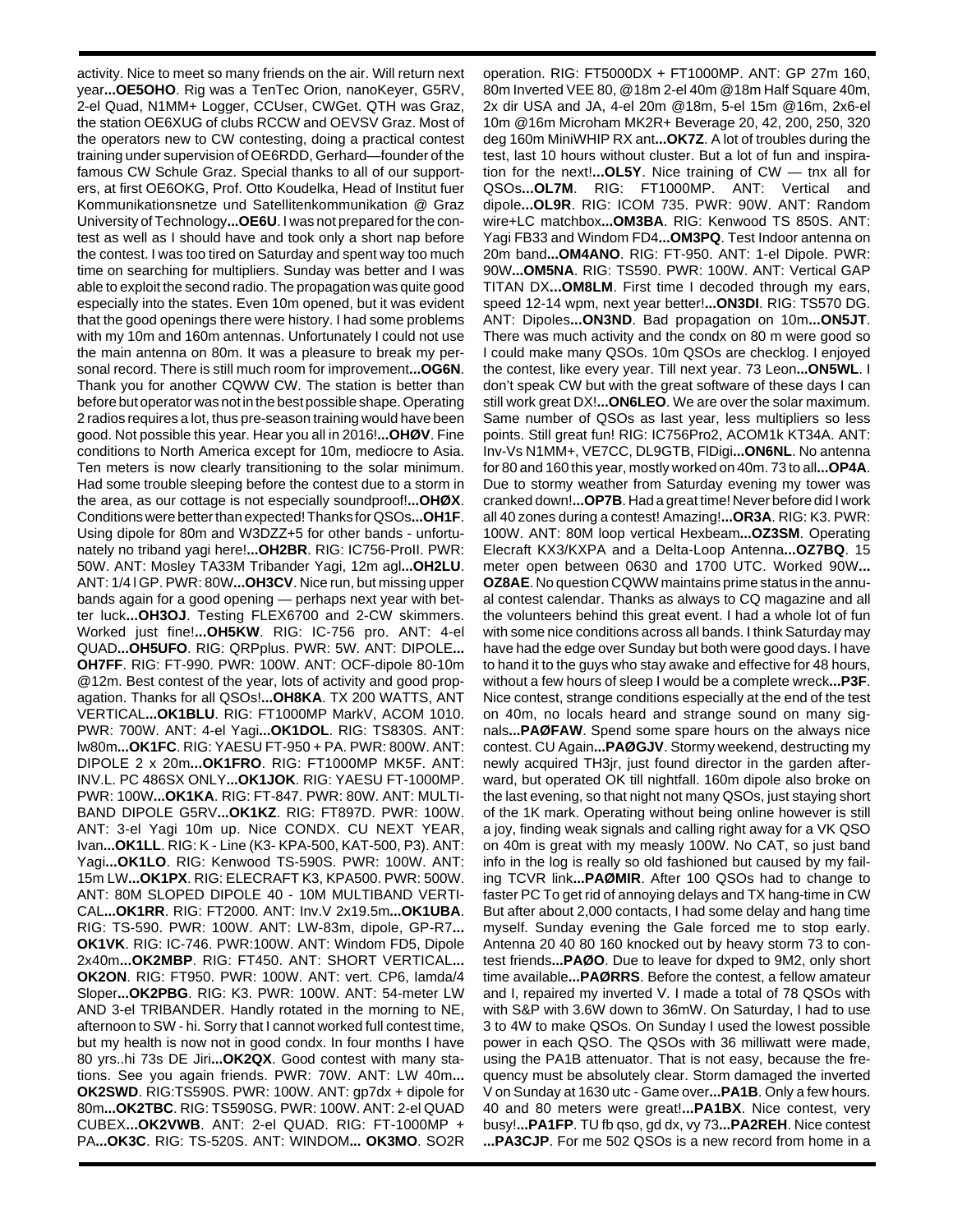single weekend**...PA3DAT**. Compliments to the persons who made this contest possible**...PA3DJY**. Nice but too little time to bust my record. 73**...PA3DTR**. This year's innovation was a woodstove inside the shack. Very cosy and efficient! However, it needed intermittent attention. So when I had to throw some woodblocks in it and if you called me in vain, excuse me! Due to some stress concerning building up the vertical and noisy behaviour of the RX system due to light systems inside nearby greenhouses I feared this contest flopped. As a gift from heaven the noise disappeared just before the start of the contest, apparently indulging me a nice contest :-) And what a contest it would be. Wow! Having set Dutch 160m records in 2013 and 2014, this year again was the best CQWW CW on 160m in Dutch history! During the 2nd stint it felt like ruling the world and I had the best 160m stint of my life. It also appeared that I'm a multiplier for many 'DX' :-) Perhaps the most special contact was ZL3IX via LP and reminded me that moonbouncing (EME) is peanuts compared to 160m DXing. The 2nd stint ended with 180k claimed result and satisfied I went asleep. Sunday afternoon I was awakened with the message that the Dutch weather service issued a severe weather warning because of an upcoming storm. Now what? During CQ160 in Jan 2014 I was almost evacuated because of a big fire in a nearby chemical factory, and now I am facing a storm during the best 160m CQWW contest of my life? Inspecting the computer weather model output revealed maximum wind gusts of 35 m/s (126 km/hr) around 1900 utc. So until 1800 utc QSOs could be made. Sunday afternoon and early evening were very quiet. It seemed I almost worked everybody as it was very difficult to work new ones. Fighting against the wind I managed to work ISØGSR as last QSO and multiplier. After that the TX-vertical was brought down to prevent damage to the nearby greenhouses. Overall, this contest was a lot of fun! Everybody thanks for answering my calls & working me. Special thanks to Richard, PA7FA, and Marion for their friendship and hospitality! Also thanks to Anton and Peter for allowing to use their properties. Remco**...PA3FYM**. My first remote contest, see you next year**...PA3GCV**. Thanks for the very nice contest. Used Yaesu FT-897 and amplifier with GS35 (400W) Antennas are Butternut HF5B , HF6V, and 81-meterlong Windom**...PB7Z**. Great contest.Tnx to all!**...PC2D**. THANK for the nice contest. First steps in to the BIG CW world**... PD3OES**. Setup : K3/100 - 3-band GPA30 + 3-band EndFed**... PD7RB**. I decided for QRP operation single band again. TRX is a FT817 with 2.5W and a 84-mtr horizontal loop. Had fun and some contacts amazed me. Radio is magic! 73, Bas**...PE4BAS**. For this occasion I hooked up my K2/10 to the antenna of my friend Goos PA3GK. He has a 3-el tribander that I could use for some hours. Actually this was my first CW exercise ever! I'm practicing my CW but for this (and the next) contest(s) the computer helps me out! It's truly remarkable how easy I'm heard despite my small power (5W) opposed to my earlier PHONE contests with that power. From my point of view 5W of CW equals 100W of SSB when it comes to successful pile-up breaking! Thanks to all of you and I hope to meet you all again! 73 de Frank**...PF5T**. Mediocre conditions on higher bands. 40m was fun cherry picking in S&P mode both days**...PF5X**. Wonderful weekend! running 5W working the world with a dipole. Great!**... PG2AA**. Because of a severe storm, I had to close early. DX is. Thanks to all for calling me**...PI4DX**. Mr. Murphy found us out this year. Keep calm and carry on. See 3830 writeup for the amazing saga**...PJ2T**. Operation on power generator with tons of QRM**...PR4C**. Great contest to participate! Thank you all. Paulo**...PT2AW**. Impossible contest in my house because family and dog disturbs. I felt a lot of headaches and only hunting zones**...PY2VM**. RIG: Elecraft K2. ANT:Wire Antennas. RIG: Flex-1500. ANT: Wire Antennas**...R2LAC**. RIG: SunSDR2.

PWR: 20W. Ant: WINDOM**...R2MA**. RIG: Yaesu FTDX-5000. WR: 100W. ANT: HyGain TH5MK2. Conditions very very good!**...R3BB**. RIG: IC-756, IC-PW1. ANT: Hygain DIS-73**...R3BT**. RIG: FT-450D. PWR: 100W. ANT: Windom and GP**...R3VL**. FT-450at, ant: HF-6; IV 20/40; Delta 84 m, Tnx, 73!**...R3XAA**. RIG: FT-950 ANT: GP, Inv-V**...R4CO**. RIG: Icom IC-756 PRO-III**...R6AW**. RIG: TS-590S. ANT: 2-el wire yagi**...R6CW**. RIG: Icom IC-756 pro3**...R7FL**. RIG: Elecraft K2. ANT: Delta**...R7FO**. RIG: ICOM-760 PRO**...R7GA**. RIG: TS-870SAT. ANT: DL, LW-83M**...R7KX**. In first time I take part in CQWW-CW in 1976 SOSB20m also!**...R7MC**. RIG: KENWOOD TS-590SG. ANT: GP**...R7TO**. TU, CU AGN, 73!**...R9FN**. RIG: IC-756 PROIII. ANT: DELTA LOOP, INVERTED VEE**...R9UG**. Excuse, my radio has broken**...RAØQQ**. RIG: ICOM 718. PWR: 100W. ANT: Delta Loop 80 Mtr., 7m.ap**...RA1QE**. RIG: Yaesu FT-450. PWR: 100W. ANT: Dipole**...RA3DGH**. ANT: Inv. V 160/80, GP - 40/20/15/10. RIG: FTDX-3000, PA. PWR: 300W**... RA3ST**. RIG: YAEAU RT-840**...RA3V**. ANT: TS830 IC745 GP, TriBand 2-el Yagi**...RA3WDK**. PWR: 50W. ANT: Delta Loop 80m**...RA3WT**. Tnx for the nice contest. 73!**...RA3XEV**. Used FT-817 to a Windom ant**...RA3XX**. Truck MAN TGX 18.480 QTH Tolyatti Locator LO43ON64JH**...RA4/SP4NKJ**. RIG: KEN-WOOD TS-590S**...RA6AN**. RIG: Icom IC-7400. PWR: 50W. ANT: Sloper (10m), Sloper (15m), Vertical (20m), IV(40m)**... RA6FUZ**. RIG: YAESU FT-950. PWR: 50W**...RA9AFZ**. RIG: FT897. ANT: LW**...RA9DP**. RIG: YAESU FT-1000MP, MARK-V FIELD. ANT: LONG WIRE**...RC3C**. RIG: KX3. ANT: MFJ1615. PWR: 5W**...RD3ARU**. TNX 73!**...RD3MF**. ANT: TS-480,GP**... RD8O**. RIG: Elecraft K3. PWR: 100W. ANT: XL-222, DELTA LOOP**...RD9DX**. Very interesting contest, best 73!**...RF9W**. RIG: FT 990. ANT: 4 QQ, GP**...RK3DK**. RIG: YAESU FT-920. PWR: 100W. ANT: 3-band Yagi 20-15-10, 40-dipole, 80-inv L**... RK4PA**. RIG: Kenwood TS-480SAT, ACOM-1000. ANT: GP**...RL2A**. Poor activity from Asia. They too far from EU and NA to show a good result and refuse to work. Need to change a QSO point rules or rename this contest to CQ NA & EU Contest but not worldwide**...RL6M**. PWR: 300W. ANT: 6-el, 3-band YAGI; VERTICAL 15M, 20M ;DIPOLE 40M, 80M;LW-160M**...RN2FQ**. RIG: SDR-1000. PWR: 100W. ANT: AD-335 and dipol 40m**...RN4CA**. Worked SO2R, RIG: IC7600 and FT1000D. PWR: 5W. ANT: 2-el QUAD, 3-el YAGI, Delta 165 mtrs (up 50m), Dipole (Trap), 6-el (Caliniar)**...RT4W**. RIG: IC-7800, ic-756pro, SUNSDR2. ANT: 4-el QUAD, KT37XA, 3-el Steppir**...RT9J**. I got the first license 11/11/2013**...RU3YAA**. RIG: TS590. PWR: 100W. ANT: GP VMA-7 (40-10m)**...RU4LM**. See you next year!**...RU4SS**. RIG: IC-718. PWR: 100W. ANT: Inverted-V 80-40-20-10m 13-mtr high**...RV6LCI**. In the memory of Yuri Shumkin, RQ9I. Who left us this year. We'll keep you in our hearts. R.I.P**...RV9UP**. RIG: Yaesu FT-2000. PWR: 500W. ANT: Cushcrsft-R8, AD335-Yagi**...RW1C**. RIG: Icom 7800. PWR: 5W**...RW3AI**. RIG: ELECRAFT K-2. ANT: 2 SLOPER-41m**...RW3XN**. ANT: dipole. PWR: 300W. RIG: ft1000mark5**... RW3YA**. RIG: Icom IC-756 Pro II**...RW4PP**. Nice conditions on 20m**...RW9WT**. 73! HPE CUAGN in NEW YEAR!**...RXØSC**. Energy blockade of Crimea does not allow any more. Thanks to all who responded. I will be glad to hear again. 73!**...RX7K**. RIG: TS-590S. ANT: 4-EL YAGI**...RX9AF**. RIG: FT950. ANT: INV. V**...RZ3DZ**. ANT: 5el + 3el yagi. RIG: TS-590**...RZ3XA**. Using primitive vertical antennas and 200W as HP station!**...S51DX**. @S59DKR. Ft2000 Dipole ACOM 2000A, abt 1.2KW out**... S52GP**. RIG: TS-930S. ANT: 160m Lazy Loop 6mH, Handkeying. 73 Puby**...S53AR**. On Saturday I've spent almost all day solving issues with my antenna tower. I ended with TV rotor for my Hex beam and antenna was only 8.5mtrs (26 ft) above the ground. Still plenty of fun in the next 24hrs (37 Zones and 94 DXCC). Not bad, but next time antenna will be higher**...S58J**.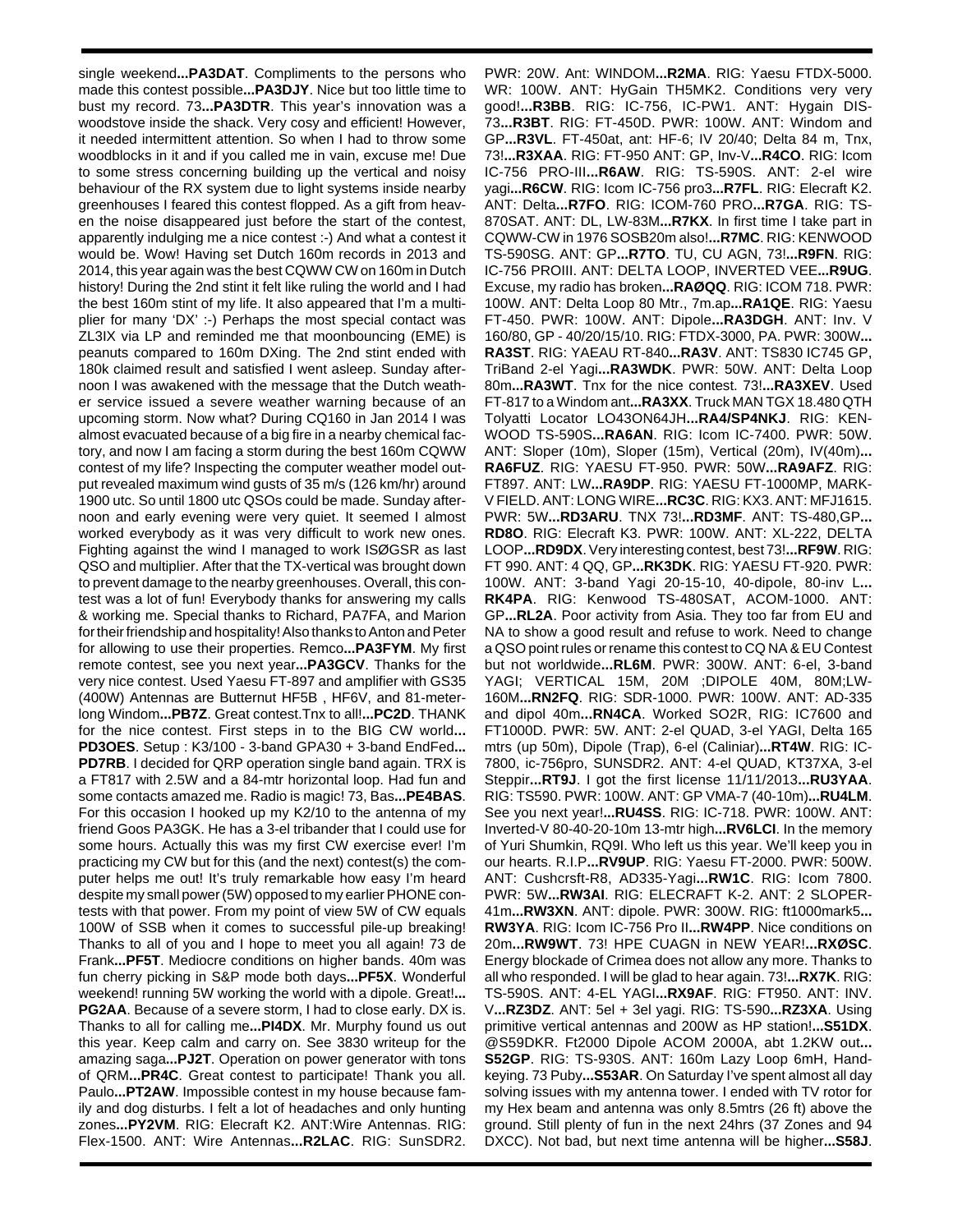Remote operation, K3 twin, acom2000a**...SA4A**. Wonderful 40m conditions, hope they till next year, at least**...SE2T**. My first ever CW QSO and as well CW contest Q. Been practising CW for a while but quickly realized I'm not at all up to contest speed and standard. Good friend took of his contest time to slowly struggle through a Q with me. Big Tnx Peter! The ice is broken and I will be back**...SE3X**. Always happy to give some points to the nice guys who use the QSL-bureaus**...SF7WT**. Only wire antennas**...SG6T**. Elecraft KX3-Line 100 w into Antenna. Antenna Vertical 40-10 Very "rusty" in contesting**...SMØFPR**. Rig is Elecraft K2 running 5 watt Antenna is Cushcraft R7000 multiband vertical**...SMØGNS**. RX Drake R4A (1966) TX Drake T4X (1967) Ant Long Wire 100 mtrs No computer support of any kind. Manual logging on paper during contest operation**...SM2CVH**. My best CQWW CW ever!**...SM2T**. Hi, Crowded bands. Condx quite OK. Got some new prefixes on 80m for my 5BDXCC. 73s Per**...SM4TU**. RIG: KX3. PWR: 5W. ANT: Alexloop (indoors). It was a great pleasure to operate /QRP/P in the CQWW CW from my son's home in Storvreta, North of Uppsala, Sweden and, thanks to the big stations that struggled with my challenged QRP signal, be nevertheless able to log over 100 QSOs. Much appreciated! 73 de Jose**...SM5/VE3DTI**. RIG: Elecraft K3. PWR: 100W**...SM5CSS**. RIG: IC-7000. PWR: 100W. ANT: G5RV jr @ 6mAGL**...SM5KQS**. RIG: Yaesu FT-2000. ANT: Cushcraft R-8 multiband vertical**...SM6GBM**. RIG: TS480SAT. PWR: 80W. ANT: VERT.M-BAND**...SN5O**. Thanks to all for QSOs! Thanks for super contest!**...SN6O**. RIG: ts-430s. PWR: 100W. ANT: lw**...SP1AEN**. RIG: ICOM 746. PWR: 100W. ANT: nr 1: 160/80M monoband dipol, Vertical 7-band, 2-el qq/20-15-10m**... SP1DMD**. RIG: FT1000MP + PA. ANT: Multiband Yagi & Dipoles**...SP2KPD**. Thank you for a fun. See you next year!**...SP2SA**. RIG: IC-765 ANT: SB-220M**...SP3GTS**. RIG: TS-50. PWR: 100W. ANT: DIPOLE**...SP4AVG**. Rig: IC751A. PWR: 80W**...SP4GHL**. RIG: FT2000. ANT: VERTICAL 21M**... SP4YPB**. Straight key Marconi produced about 1950 years. I'm 83 years old. TNX**...SP5BB**. Hard work for QRP. Thank you all who copied my signals**...SP5DDJ**. Nice conditions, as always in CQWW**...SP5ELA**. RIG: IC-735. PWR: 100W**...SP6BEN**. Pettersson key, no computer, worked from summer house**... SP6JOE**. Since 1957 SP2LV, from 1997 SP6LV, age 85. PWR: 100W. ANT: delta loop 84 m and vertical 15 m**...SP6LV**. RIG: homemade. PWR: 5W. ANT: dipole**...SP7BCA**. Friendly greetings from Poland! Merry Christmas & HNY!**...SP7QO**. RIG: ICOM IC7100. ANT: ATU 40m Delta**...SP9GMI**. RIG: IC-746. PWR: 100W. ANT: Delta**...SP9KDU**. RIG: IC-730. PWR: 60W. ANT: Delta 42m, DO**...SP9KJU**. RIG: Elecraft K2. PWR: 5W. ANT: Delta**...SP9NSV**. PWR: 100W. CU in the next CQWW DX Contest 73s de Jan**...SP9R**. Radioclub of ERASD**...SU9ØIARU**. TNX 73 BEST REGARDS**...SV1AJO**. 20/12/2012**...SV1QXU**. First time QRP on CQWW CW**...SV5BYR**. It was the best contest ever for us. Not for the score only. A lot of fun. Great support team from SV1BDO, SV1CQG, SV1CQK, SV1UK, SV1HKH. Tnx SV2DCD, SV2BFN, SV2CLJ for the long trip and visiting. Tnx to all for calling. See you in the next one**...SZ1A**. Lack of time — just a few QSOs, mostly while running errands. Happy to land 9XØNH and C92ZO, needed from car. PWR:100W to whip as usual**...TF3DX**. We had a lot of fun despite having some technical difficulties during the operation. Looking forward to see you all in coming contests**...TF3W**. A contest in rather bad condx (at least on my side)**...TO4GU**. During contest DUPES had been advised WORKED BEFORE but they never mind and continue to send their call**...TX8D**. RIGL FT-817. PWR: 5W. ANT: 80-10M DELTA LOOP, 80M LOST 15 QSO 2015-11- 28 0800-1200**...UAØSBQ**. RIG: Icom IC-756PRO. ANT: dipole**...UAØUV**. TNX FOR FB CONTEST 73!**...UAØZAM**. RIG: Homemade. PWR: 3W. ANT: Dipole**...UA1CEG**. RIG: ICOM-

718. PWR: 5W. ANT: DELTA 160m, MFJ-941E**...UA1CUR**. RIG: TS-590. ANT: Delta Loop**...UA1ZFG**. RIG: IC-756 pro 2. PWR: 90W. ANT: Spiderbeam**...UA1ZJV**. PWR: 80W. ANT: 23-mtr sloping wire**...UA3AAJ**. RIG: KENWOOD TS590. ANT: GP**...UA3LAR**. RIG: Kenwood TS-590S. ANT: G5RV up 25mtrs**...UA3QAM**. RIG: Kenwood TS-590**...UA3UBT**. RIG: YAESU FT-450. ANT: GP on 10, 15, 20m, DL on 40, 80m**...UA4HY**. RIG: IC-751. PWR: 100W. ANT: 42.5-mtr LW up 15 mtrs**...UA4NCI**. RIG: ICOM IC-7000. PWR: 100W**... UA4UAR**. RIG: FT-817. PWR: 5W. ANT: LW**...UA4WJ**. RIG: FTDX3000. ANT: Delta Loop GP**...UA6HLN**. There is big problem with electricity in Crimea now! Used to be on the air with the help of diesel generator :) Anyway had great fun!**...UA7K**. RIG: TS-450. ANT: 160, 80, 15, 10 - Inverted V; 40, 20 - GP**... UN7LAN**. RIG: IC-756. ANT: GP**...UN7QCC**. RIG: SW-2013. PWR: 5W. ANT: GP**...UR3PGW**. RIG is Elecraft KX3 #1407 ANT is sloping dipole 2x18m length 18m height Feedline is Ladder Line 20-mtr length Homemade antenna tuner & balun air core**...UR3QM**. RIG: ICOM-718. ANT: INVERTED V. TNX & 73**...UR4MF**. TNX for the TEST. Good Luck and 73s**... UR4RWW**. TKS for Contest. RIG: HOMEMADE, PA - KT 904, U-22V, I - 200 ma. ANT: DIPOLE**...UR5EFL**. RIG: TS 870. ANT: Cushcraft A3S, dipole, vertical**...UR5EPG**. RIG: ICOM-718. PWR: 100W. ANT: Windom**...UR5EPV**. Antenna Frame 10m, three turns on the 1st floor window, Long wire 40m up 4m with tuner, Rig HomeMade, Pwr 5 Watt(s)**...UR5FCM**. TRX: SunSDR2. PWR: 100W. ANT: Inv.V Dipole (10m UP)**... UR5LAM**. RIG: KENWOOD TS-570 D. PWR: 100W. ANT: DIPOLE**... UR5ZTH**. Using ICOM-718. Power abt 100 wtts**...UR7CB**. Thanks everyone who made this contest**... UR8IDX**. MY FIRST CW Contest. TNX 73!**...USØFF**. RIG: mini SW2012. PWR: 5W. ANT: DELTA**...US5EFU**. Using KEN-WOOD 140S, Power abt. 50 Wtts**...US6CQ**. Tnx for nice contest. Good luck!**...UT3UFH**. RIG: Homemade TRX. PWR: 5W. ANT: GP**...UT3WS**. RIG: IC-756PRO. PWR: 80-90W. ANT: INV.V**...UT4UQ**. RIG: Icom IC-746. ANT: Dipole 20m band**...UT5AX**. ANT: A wire V-beam, arms abt 42m, the angle - 50 degrees, up - 52m, 75-Ohm cable, 1:9 balun. Equipment - IC-756PRO, homemade tuner**...UT5UQV**. RIG: HOMEMADE TRX. PWR: 4W. ANT: VERT 40M**...UT5UUV**. RIG: FT-767GX. ANT: DELTA-80M**...UT8AL**. RIG: Flex-3000. PWR: 100W. ANT: OCF Dipole. Unfortunately local QRN was over S7, wrkd only stations with strong signal!**...UW1U**. RIG: TS-590S. PWR: 85W. ANT: dipoles 14m UP**...UW1WU**. RIG: FT-897D. ANT: Inv.V**...UW7M**. ANT: 4-el monoband yagi - 18m long boom, 30m up. RIG: IC-7600. First test of the new antenna**...UX1AA**. ANT: FT-107m Delta 80m Vertical key. TNX 73!**...UX1CW**. PWR: 100W. ANT: a sloper**...UX7QD**. RIG: SDR1000 homemade. PWR: 5W. ANT: InV**...UZ1RM**. Activated on 80m, first time since 2008. First time I had entire weekend off in years too**...V73NS**. Flex 1500 Elecraft T1 Tuner Working the world with 5W and a wire**...VA3QV**. Special Event for the 98th Anniversary of the Halifax Explosion. Info at QRZ.Com under call VE1ZA. QSL Info at EQSL (AG) under VC1E**...VC1E**. Since every pool hardware are off. I run 80M SOSB before Christmas lights switch on!**...VE2FU**. I just came from an airplane trip. No time to sleep. So I was so tired I could not keep the beat. Propagation seem good the station work ok. Some QSOs make me really happy. Alaska, Algeria. I think I break the barrier of 200 countries. I will check that in my LOTW files. See you on next contest 73 de Jean**...VE2GHI**. There seem to be a lot of people who are ashamed of their callsigns and don't want to let anyone else know who they are**...VE3KI**. This contest is generally brutal for QRP but this year, for me, was exceptionally tough. I was using an indoor magnetic loop antenna, 28 inches in diameter beside me on a camera tripod. Thanks to all who pulled my meager sig-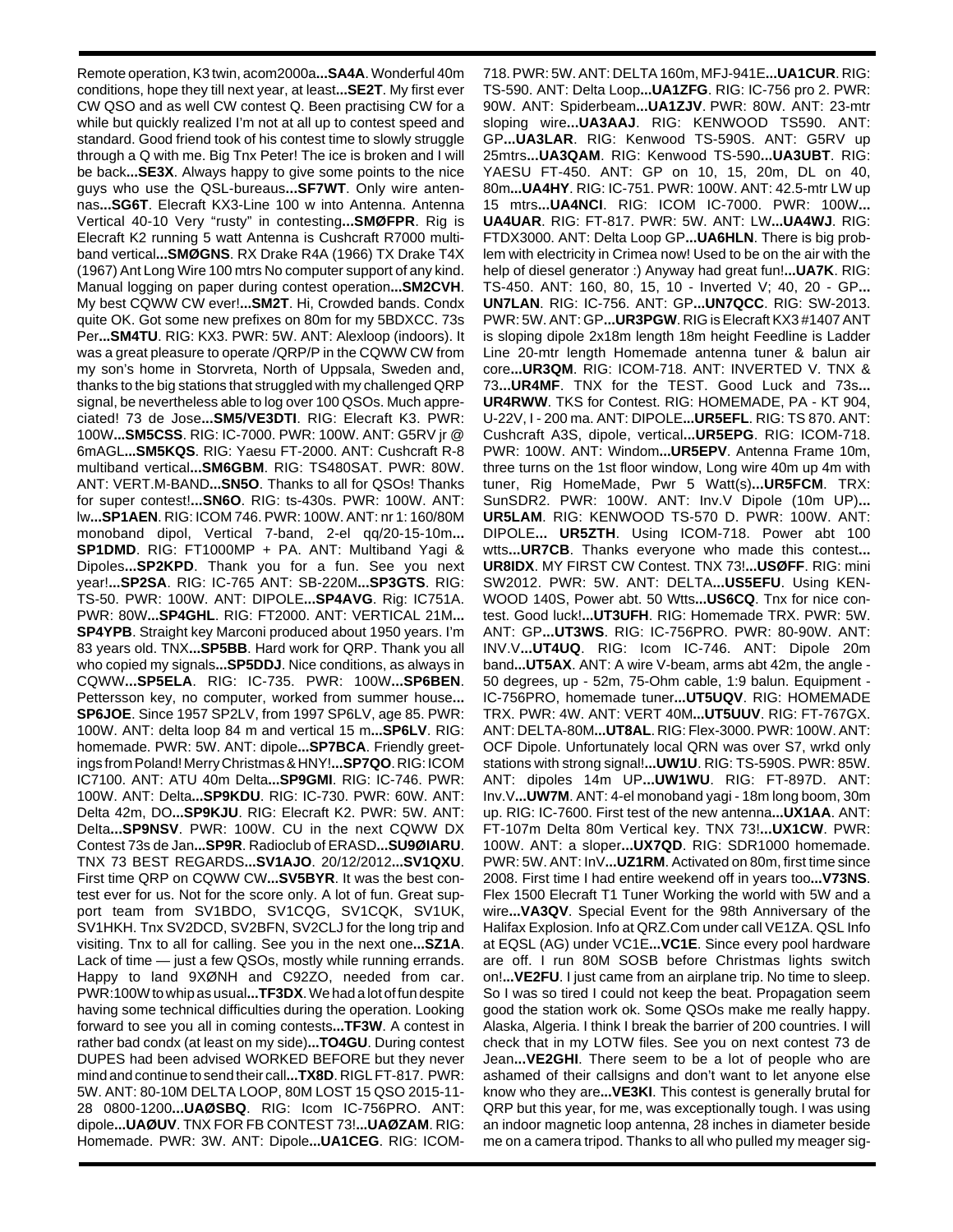nal out of the noise. Pet peeve: the operators who don't wait for my exchange to be sent. Did you receive my info? Did I get logged by you?**...VE3KQN**. Great contest - as usual!**...VE3OM**. Tried another band, Two dipoles E/W & N/S installed Thursday**...VE3PN**. Rotator failed few hours into the contest so I had to stop :-( **...VE3VEE**. Well, that was an interesting weekend of QRP torture. Many things went well and many things went badly. Significant score reduction from 2014 due to very little Europe on 10, and a shorter and narrower opening that way on 15. The best improvement was due to slightly better antennas on 40 and 80. It's only a few db but with QRP every decibel is worth gold. Perhaps my biggest mistake was on 10 meters which I ignored too often because it couldn't deliver the Qs. I missed many mults on that band. I'm very unstructured in my approach to single-op contesting, keeping only a few notes on broad strategy in mind. I just tend to go with what works in the moment. For example, since there were north Europe and Russian stations coming through over the pole during their night I made a note to check 20 at intervals during the night. I scored a few nice mults that way. I still missed a couple that were S9 but could not hear me. I made a special effort to bulk up on Qs this outing rather than go too crazy chasing mults, with their pile-ups that I can rarely bust. Throughout the day I unavoidably had to take many short breaks, even during hot band conditions. But I should be back to 100% within a couple of weeks. I went very casual in SS Phone last weekend when I was in still in poor shape. Biggest panic was connecting the new WinKeyer to the KX3 a few hours before the contest. I had made a mental note to buy or build a keying cable for it, but forgot since it's not the rig I normally use. Fighting the Canadian "faux" version of Black Friday in late afternoon wasn't fun. Shack - KX3 (5 watts), N1MM+, WinKeyer 160 (see 80, but with high and uncorrected SWR) 80 - tower vertical with short radials 40 - inverted vees @14m E-W and N-S 20, 15, 10 - Explorer 14 @15m, and the inverted vees Thank you to the many operators who often went to unreasonable effort to dig me out of the noise to put me in their logs**...VE3VN**. 25W into attic dipoles for 40, 20, and 15m**...VE3XD**. LICENSE DATE JULY 2 2013. I'm a blind Ham and haven't got a logging program so hope this is ok. I'm not sure what my claimed score is, if i manage to earn an award or certificate that'd be neat and surprising**...VE5SDH**. Operating from VE6JY**...VE6WQ**. I had a lot of fun operating in this contest with my newer FT-897D & venerable old IC-751A. As usual I had limited time for this contest. It was a cold weekend I had to keep the woodstove stoked up with wood. 73 Gerry**...VE7BGP**. Operated from Parksville, BC on the beach. The SteppIR BigIR vertical worked amazingly well over saltwater. And the view was also awesome. :) **...VE7VR**. My biggest thrill was being called by JR1IJV on 80m. Conditions were great on all bands except 10m**...VE9CB**. Great condx on 80 overnight Saturday and good on 10 on Sunday. Really enjoyed the contest**...VK2BJ**. First contest from new country QTH - FD style**...VK2IA**. Another fine contest, although 100 watts into a Hustler 6-BTV can be tough going from VK3. Heard lots worked a few!**...VK3FM**. Lots learnt from this one ready for next year. Thx for great contest**...VK3MEG**. Only had time for a few hours in the contest. Used a Flex-3000 with a vertical antenna for 80M and dipoles on the higher bands**...VK3MI**. 65W, without amplifier so quite interesting. Thanks,73. Daniel**...VK4AFU**. Great conditions, with plenty of activity, electrical storms made it even more exciting**...VK4EJ**. G'day to other ops**...VK4TT**. Will sleep well after a 3 a.m. start**...VK6HG**. Great conditions on my vertical. Thank you for another great contest guys. 73**... VK6SMK**. Great contest, 10m open for long periods, 80m thru to 10m worked**...VK7BO**. Great Condx. Lots of fun. 73 Joe**... VO1BQ**. I used Kenwood TS-480HX, 200W, with G5RV and Moxon(10M). Conditions are not good, especially on the Higher

Bands. C U AGN. 73!**...VU2CVS**. I planned to do a SOSB 80M High. But, due to a long power cut, I lost a lot of time. Wound up making a few QSOs on different bands in the time available. Will be better prepared next year!**...VU2LBW**. RIG: FT2000D. ANT: G5RV - 40M & HEX BEM 20-10M. PWR: 150W. A WEEKEND FULLY LOADED WITH OUTSIDE THE QTH QRL WAS A DAMPNER ON MY CONTEST PLANS. BUT MADE IT GOOD ON THE SUNDAY 1115Z-1330Z RUN NETTING CLOSE TO 200 ON 15M. SO A CHECK LOG GOT CONVERTED TO SOA 15M! WHAT A CONTEST!**...VU2MUD**. Murphy called again in the form of visitors during the contest and the added frustration of not being able to tune the 160m antenna, but still a lot of fun and really enjoyed the contest. see you all in the contests ahead! 73 de Pai**...VU2PAI**. TS-590SG + 400 Watts from AL-80B to 2 el Phased Vertical Array Had a blast doing a single band after a long time. Spent some time building this antenna and it worked! Thanks to all for the great QSOs — we await CQWW each year for the big year end radio party! 73 de Prasad**.. .VU2PTT**. Thanks to all who made this contest a great joy!**...VU3KPL**. Small BIC time = small score. 73,Bill**...VY2LI**. Very good low bands conditions, particullary the first night**...XE2B**. RIG: FT-817ND. PWR: 5W. ANT: Mobile Whip**...YBØANN**. Tu Tu 4 all station enjoyed qso test 73 cuagn soon**...YB3IZK**. Holiday style contest operation. Had fun!**...YB3MM**. RIG: Kenwood TS-570DG. PWR: 100W ANT: Delta loop & 35ft vertical**...YE1GD**. Thanks for the nice contest! Good ConDX! 73! de Tom**...YL2PP**. RIG: TS2000. PWR: 100W. ANT: 4-el Yagi**...YL5W**. Nice contest, 40M was open wide very early. Only part-time effort. TNX for all QSO. Big thanks to Andy YO3JR for TRX and ANT. FT950 100 W + Trapped Dipole 80/40. VY 73 de Peter**...YO/OM6TY**. CON-DEX.IC725,ANTENA SLOPER DIPOL ,EL BUG MEMO-RY.73.gD.DX**...YO2AQB**. RIG: FT897. PWR: 100W. ANT: HEX-BEAM, INV. V, DIPOL, FD4**...YO2BLX**. RIG: TS140S. PWR: 100W. ANT: DIPOLE, INV VEE**...YO2CJX**. RIG: IC-7000. ANT: 41-mtr sloping wire. 73 Szigy**...YO2IS**. RIG: ICOM IC-730. PWR: 100W. ANT: DIPOLE**...YO2MJZ**. Congratulations to hams who copied me for their patience and perseverance**...YO3BA**. RIG: IC719 + HM AMP GU74B. PWR: 500W. ANT: 28 = VERTICAL 6, 6M...YO4CAH. RIG: IC-706 with SG320 Coupler. ANT: 18 mtr Lgw on all bands mni 73 to all**...YO4GVC**. PWR: 4W. ANT: LW**...YO4LHR**. Who said you can't have fun with 100W and a dipole in 40m? Tnx for QSOs everyone. 73s**...YO4NF**. RIG: MY OLD HM 19 TUBES TCVR. PWR: 1.7W/3.5Mhz;1.2W/ 7&14Mhz; 1W/21Mhz;0.35W/28Mhz! ANT: Multiband Dipole FD4**...YO4SI**. RIG: YAESU FT-897D. PWR: 100W. ANT: VER-TICAL MULTIBAND DIAMOND CP-6**...YO5AXF**. RIG: Yaesu FT-920. PWR: 100W. ANT: G7FEK type Marconi hidden between houses, 7-mtrs high**...YO5CRQ**. RIG: TS 930 S. PWR: 100W. ANT: LW 160m, Dipole, Cubical Quad**...YO5DAS**. PWR: 50W. RIG: IC718. ANT: dipoles. Thank you**...YO7LHE**. RIG: FT857D. ANT: CAROLINA 3.5MHz, GP3B VERTICAL**...YO8MI**. Good openings to W and VE**...YO8RIX**. RIG: FT-950 + PA. PWR: 300W. ANT: DIPOLE**...YP5A**. My new personal record in this contest. See you next year!**...YR9F**. RIG: Yaesu FT 847, lpa. PWR: 1.4KW. ANT: GP, 8 x beverage**...YT4A**. First M/M operation from YT5A (YT1AD). The goal and motivation was to set new national record, and see how the station compare to other EU big guns. Since a newcomer to the ultimate category, there were some issues, antenna malfunctions, but overall this was a success. (160)FT2000+Acom2000 1/4wl vertical, NW & NE Beverages YU1AO (80)TS590s+Alpha91B Inverted V @ 23m, wire 4SQ YT2AAA (40)FT1000MkV+LV6, 160m vertical YU1KX, YU2FG (20)TS590s+Acom2000 6//15m, YU8A, YU1DX (15)TS590s+ Alpha91B 6//14m, YT3W (10)FT1000MP+Acom2000 , , YU1AU 73s de YT5A RFI Room For Improvement :) **...YT5A**. Sorry for all I didn't receive. Downtown noise is too strong**...YT7W**. Very bad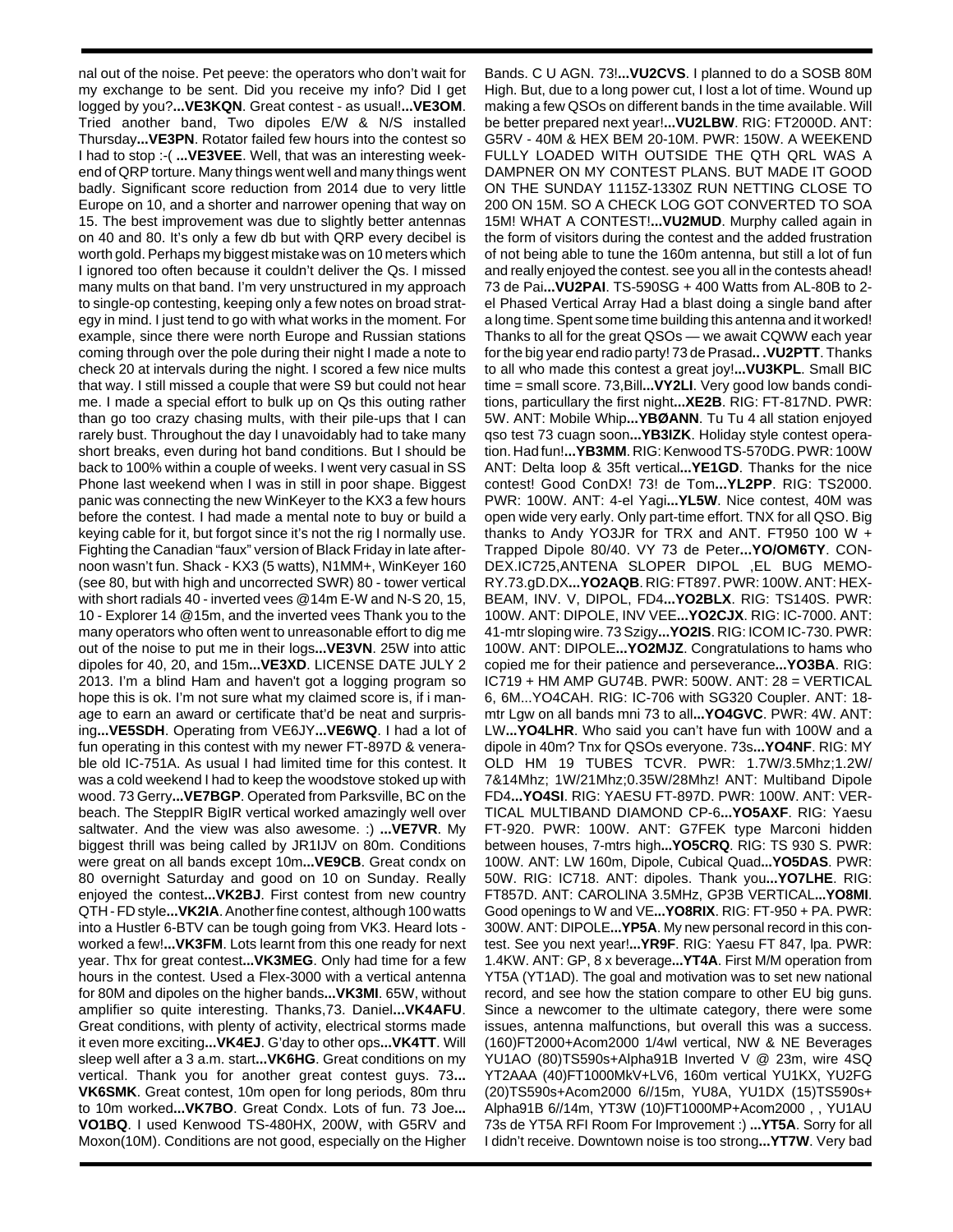propagation. I could not copy any USA station nor Europe. Antenna Isotron 160. 300 Watts**...YV5IAL**. A big surprise was been called by T2 3B9 KH2 and by station at same time using a vertical. tnx to all see next year**...YV6BXN**. T-storm and rain at start, slow night due QRN, could has been better. Short on goals but anyway was fun, tnx to callers**...YW4D**. A lot of fun from home with TS-480 HX @ 200 W and G5RV @ 20 m**...Z35M**. With the small station I had decided to go mono 20M but as I did not get out very well to USA I jumped to 15M to do the balance. So after all I made few QSOs here and there!**...ZA1WW**. Unassisted multi-multi/non-category. No Internet, packet, skimmers. Three ops, W6NV, W6XD, and N6AA. 3 stations. 2 stations with amplifiers. All 15 meter and some 20-meter QSOs made low-power**...ZD8W**. A very much part time effort. Too many conflicting interests**...ZL1BHQ**. A tiring week's work is not the best prep for this contest! Still, the few hours I put in were good fun. A dawn pileup on 80m was challenging with QRN and a caffeine deficiency so thanks for being patient. I enjoyed working a string of strong raspy Scandinavians on 15m a few hours from the end — a classic auroral path. Picked up a few more bandfillers for the year too.  $K3 + kW$  amp feeding tribander and wires. Tnx to CQ Magazine and the contest adjudicators for our annual splurge. 73 CU 2016 de Gary ZL2iFB**...ZM4G**. This was my best contest effort so far! I guess one keeps on learning in this game. I had hopes of better antennas but work constraints kept these to only an attempt to get a decent 80m DX antenna up but this didn't really work out as only 3 QSOs were made on 80m! I changed my strategy a bit this time spending less time on search and pounce and more on trying to get a good run started. It's not that easy with low power and being a bit on the end of the continent far from the major ham populations. I found out however that if you just keep hammering away eventually some people come to the party and some quite fun pileups were the result. Conditions were projected to be not so good (lowish sunspot numbers) but in practice I found them to be very good indeed. I used a barefoot ICOM 736 with 100 watts and antennas were a 5-el Yagi at 21m for 10m, 2-el quads at 23m for 15m and 20m and a 2 wavelength centre fed doublet at about 20m high for 40m. The 80m antenna was a fullwave loop fed for vertical polarisation. There was not enough time to get this properly matched and there was a major problem with RF in the shack! I must improve here. Next year I want a better 15m antenna (maybe a 5- or 6-el Yagi!) and a proper 80m vertical setup. I always have a target for the contest and this year it was 1000 QSOs. When I reached this target it changed to a million points! I ended with enough points over a million to compensate for any potential score reductions. Now I have to really go some for 2016! Thanks again for a really fun weekend! (I am still hearing Morse code in my ears)**...ZS2NF**. Great contest as always**...ZS6A**. Run stn: Elecraft KX3 + SPE Expert 1.3K-FA. Mult stn: Kenwood TS-590SG + Expert 2K-FA. Antennas: Tennadyne T8 LogP, delta loops, rotary dipole**...ZT6T**. First time using Wintest in a serious SO2R entry. Needed more practice!**...ZW5B**.

## **USA QRM**

Had a fun time working this contest in my busy two job schedule**...AA1SU**. Better condx than expected**...AA6EE**. 03-13-2013 FIRST LICENSED tnx to organizers and patient ops 73 chuck**...AB1VL**. QRP 5 watts CW using Elecraft KX3 into a BuddiPole dipole @ 20 feet**...AC2JB**. Spent first 8 hours re-configuring logging software. Windows crashed at least 8 times during contest. Did not enter contest until Saturday morning. 80m spectacular Saturday night. 160m was lacking a lot. 10m was hot Saturday morning and not so hot Sunday morning. Otherwise, great showing of DX stations. I was surprised to hear/work many DX stations Saturday evening. Otherwise,

another great contest. I enjoyed operating without any cluster or spots of any kind. This is the old, traditional way, so probably missed some good ones, but had much better fun doing it the old way. Operated 22 hours**...AC4G**. First time I have tried this in 46 years of hamming — great fun!**...AD8Y**. Lots of interesting DX. Fun**...AE1T**. I was working on my 5BDXCC. Only needed is 30 countries on 80**...AE4VJ**. That was a lot of a fun, and a big rush. Just had a low (20-30 foot high) doublet cut for 40m. Learned about islands I didn't know existed. For Rookie category, I was first licensed March 27, 2013 as KC3AHS**...KØBAK**. Special thanks to Paul, K8PO, whose warm hospitality and incredibly well engineered station provide great joy while leaving me with no excuses. CQWW CW remains the acme of HF contesting in my book. After many decades it also remains the last box to check to complete a personal goal of a Double Grand Slam — winning the three major contests for both the world and the U.S. as an all band single op. Hope springs eternal and after checking out the usual suspects it looked like this might finally be the year. But, regrettably, I've seen this movie before. After coming in second in the U.S. in this contest for the last three years, the plot line is all too familiar. Congrats to N5DX for a superb effort and what appears to be the winning score for the U.S.! A special Bravo Zulu also is due ZF2MJ for an incredible performance. His AVERAGE rate of ~212 per hour was roughly the same as my BEST 60 minutes (217). Between MoJo at ZF2MJ and Kevin at N5DX, it appears the "youth movement?" is alive and well. As a minimum, we old guys can no longer get away with taking 4 hours off. Conditions overall were "interesting" as well as sadly predictable. When you have more multipliers and over twice as many contacts on 160 as you have on 10, you know something has changed. Indeed 160 was the highlight with several hours of running at over 100 QSOs per hour. Finally, thanks to Randy and the CQWW Contest committee, who continue to work behind the scenes to maintain the quality and the integrity of the contest and its results**...KØDQ**. First semi-serious effort. Great fun!**...KØDTJ**. CQWW 2015 was a great pleasure to operate! My 38th anniversary in ham radio! As always, big thanks to all those wonderful operators who picked my low power city lot signal out of the noise. 73**...KØGEO**. Toughest CQWW CW yet for me**...KØMD**. Good low band condx. My time was very limited this year. Thanks to all**...KØVBU**. My first CQWW CW contest. I don't know CW yet so I used FLDIGI with limited success. I have a lot to learn for next year**...K1AUS**. Thank you Krassy! I'm ready for the next one!**...K1LZ**. Wanted to try something low key since Thanksgiving weekend is tough here, as chief cook and bottle washer and hostess it's not that easy fitting in radio stuff too. I worked on getting more radials down on the vertical and thought I had the SWR really great but I hardly used the vertical, my workhorse was the OCF dipole @ 30 feet. EU heard me better on that ant. Condx seemed pretty good late Saturday afternoon, but Sunday didn't seem as good. Ran the K3 @ 5W and just slowly went up and down the band, I gave up on a lot of stations who just couldn't hear me, I'm not very patient I'll just move onto another staion. Thanks to all that pulled me out of the mud and noise! 72/73/88 de Ann**...K1QO**. Many tnx to all the patient operators who persevere with QRP callers**...K1SX**. Got off to a great start on Friday with a terrific Asia opening on 20**...K1TH**. Very nice contest. Many stations around the world. Thanks 73 Joe**...K1VMT**. Used Moseley MINI-32 beam for 1st time. Better than a vertical**...K2AL**. Operated remote transmitter located in FN03 from FN13 First time and worked great**...K2BCM**. The attic antenna farm was effective!**...K2TER**. Loads of fun with my KX3**...K2YGM**. K3CCR is the club station at the Collington continuing-care retirement community at FM 18OW in MD, just east of DC. For the CQWW CW, N3UM and W3GB were able to operate, but only for a total of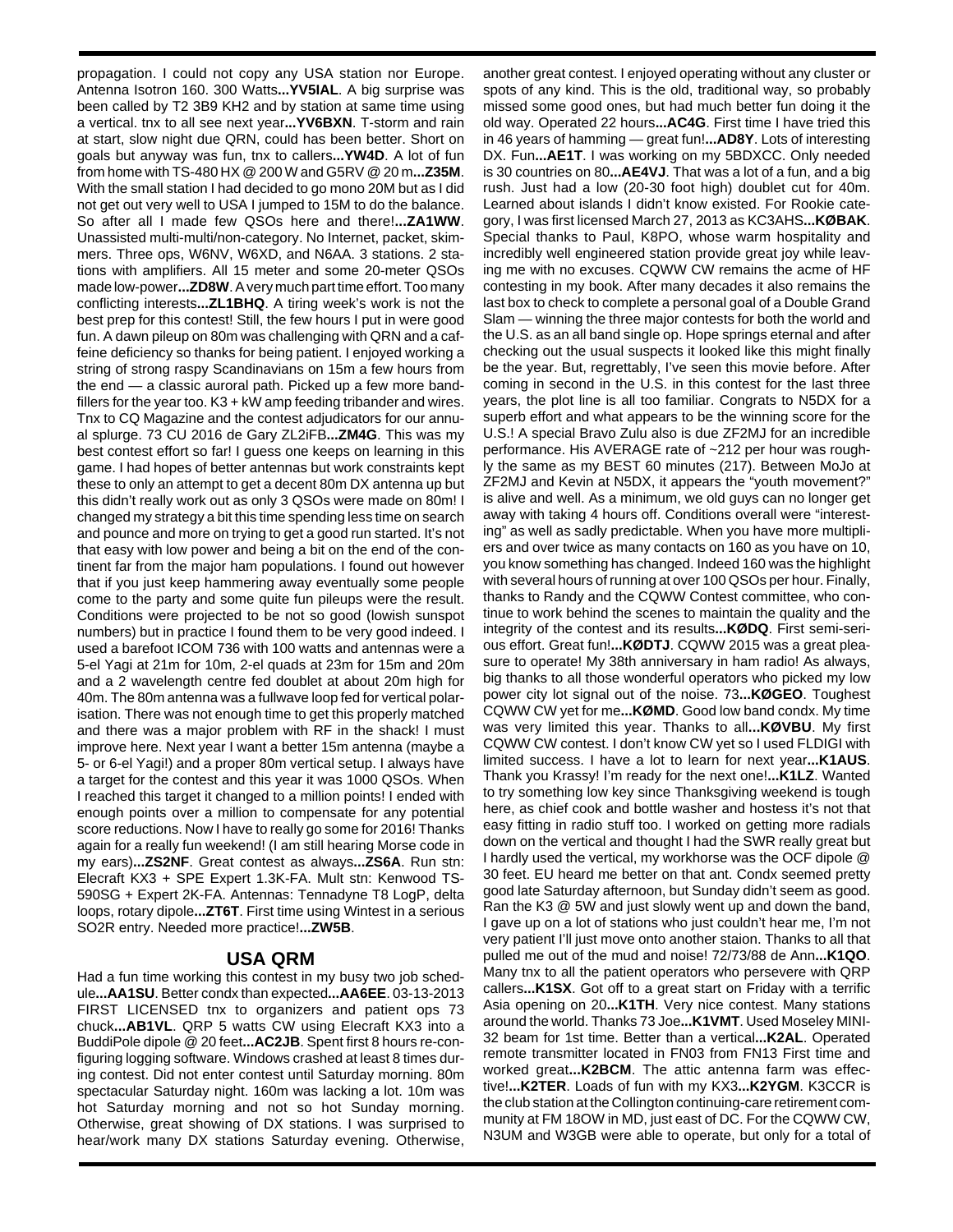15 hours because of Thanksgiving travel to be with family or hosting family guests. We were on 20m briefly Sat. morning and got just 33 Qs and 28 mults, and then got on again at 2327 Z for 3.5 hr. and made 162 Qs on 40 and 80 m. We got good rates running Sun AM then 209 Qs on 15 m. in a bit over 2 hr, 1309- 2012. Propagation to EU on 20 and 15m was excellent and activity high. We got another good run on 20m later, 97 Qs 1837- 1938 Z. Then we tuned for mults on 20 and 15 and did well countries in 2.2 hrs. With several "two-fers" like AH6 and Zone 27. We were pleased to get a decent score in just 15 hr. BIC**...K3CCR**. "Classic" category is perfect for the Thanksgiving weekend - Hunter**...K3IE**. All Wire antennas**...K3NDM**. Conditions were great!**...K3PA**. Fun with my first multi single**...K3TUF**. Band conditions on 40m were excellent for QRP!**...K3TW**. Very poor conditions first night and just fair on second night**...K4PI**. Too many things to work on over the weekend. Maybe next year**...K4WES**. Started just doing 15m single band and working interesting things on the second radio just for fun, ended up doing 48 hours of all band! This is the most fun contest every year! Thanks for all the participants!**...K5GN**. Conditions below 10 meters were fantastic! Several strong stations had clicks and/or synthesizer hash. All of my operation was S&P, with no runs**...K5KJ**. First time entry for K5PA. What a great way to learn more about CW ops. 73**...K5PA**. Just one radio, no indicator on the rotator and sporadic lengthy periods unable to connect to spotting clusters, but we managed to get by**...K5RX**. Great time with great conditions. Hope to participate more next year**...K5VR**. Lots of good operators, and a few hotrods!**...K5XU**. Even without 10m, the CQWW still delivers great DXing conditions and activity! Took three 60-90 minute breaks**...K5ZD**. Operated from apartment this year, what a struggle!**...K6AAB**. Great fun w/Heath DX-60, Drake 2-B, Inverted V and bug**...K6CTW**. For the time I was able to operate, I had a pretty good time. No great runs, pretty much all Search and Pounce but pretty decent rate nonetheless. This year I ran the Yaesu FT-857D into the Ameritron ALS-500M (300W) into either the Yagi on 10m/15m/20m or the Inverted-L 135-foot wire with the LDG RT-600 remote tuner at the base for 40m/80m/160m (or the ground-mounted Butternut HF9VX, but very few on that since the Inverted-L worked so well)**...K6JEB**. Great Fun, but little time**...K6WG**. Just having fun and spent more time working stations on 15m than I had intended to do. Thanks for all the QSOs everyone. I love this hobby! 73, Ted**...K6XN**. Fun as usual. Had loads of QRN on 40/20 at night made for a tuff time to grab a call with the report. Tnx to all for a good weekend. WX was cold so no better place to be , but by the radio**...K7ABV**. New Antenna was a dud. Had fun anyways**...K7DD**. All bands were filled and hopping to the end! Never thought the BYs would be as plentiful as JA but they're getting close! Missed the first 7 hours of the event due to the brain fart of a tired old man. Spent the Saturday night only on 80M as band was awesome with plenty of DX! Early next Morning 40M was just as spectacular, usable well past sunrise. Then started cycling thru the bands and around noon found myself running stations over the pole until real life intervened. It became necessary to run to Lowes and pick up a pallet of pellets for our pellet stove. I hated to break the run but it was a simple choice really. Freeze or operate. I elected to stay warm. What I found truly amazing was the sheer number of rare DX that was on. With many DXpeditions to places seldom from, it created a feeding frenzy! One of the best contests ever! Most memorable contact was Working ZA on 40m Long Path Sunday Morning! Many thanks to all who worked this aging operator. The skills improve as the body doesn't, a cruel twist of fate**...K7XC**. Operating from a condo using rain gutter for an antenna about 3 hours of effort. Lots of fun for an 80-yr-old guy**...K8ANM**. First attempt at this contest. 100W and a wire will try agn next year

73**...K8CPA**. Verticals everywhere! Time to get the beams and towers up. OM2015TITANIC would not fit in my callsign screen. Had a great time! Thanx!**...K8GL**. After a full weekend of SS-SSB, just poking around looking for new band-slots and ATNOs was a lot of fun and very relaxing. Time to get the tower and beams in the air!**...K8TE**. Tried LP for a change. Missed 2 zones and some good mults**...K9EL**. Great fun for all. Worked all 40 zones, one of our goals. Probably our higest score ever**...K9ES**. Tough conditions with 100W and a vertical from north central USA**...K9GY**. QRP 4W using a flagpole antenna**...K9IA**. Still didn't have a rotor on the pole and to use a pipe wrench to turn!**...K9JF**. This contest may have given me sufficient new ones on 80m to achieve DXCC on the band. That is if the other ops confirm contact via LoTW**...K9JU**. Still working on the 24 hour strategy, but I really like that category**...K9MA**. 40 was my best DX Band? That can't be right**...KA1DBE**. Decent conditions for the duration. Looking forward to next year's CQWW!**... KA8HOK**. 20m was crazy on Saturday evening**...KA9OKH**. Love CQWW DX CW contest. Hate callers that don't listen for you to respond before calling CQ again**...KB7H**. It was so much fun running the best contest of the year single op from this nice station. A big thanks to Matt and all the guys who made this participation possible for me!**...KC1XX**. Goal of 1k Qs for this attempt**...KC2TA**. Limited effort due to some personal commitments. Good condx on 80/40**...KC4TEO**. Marginal band conditions made for an interesting contest. Best score ever for my station in a CW contest**...KD3TB**. Bands were open! 15m rocked! VK on longpath on 20. Great weekend!**...KD9MS**. K3/10 at 5W to wire antennas. Thanks for the fun!**...KEØG**. Sad to see 10m going away for a few years**...KF2O**. Glad 10m showed some life**...KG9Z**. Much better than last year, but I need better antennas for 40 and 80**...KI8R**. Started as just SB 160m, but that notion died quick. Switched plan to 10m SB, but no prop and family dinners killed that, too**...KJ9C**. Having worn out my wife's tolerance for radio during the Sweepstakes, I wasn't expecting to get in much operating time. She made it clear that I was going to pay some attention to her this weekend! I didn't even try to operate Friday night, and Saturday morning, I gave in to going shopping for Black Friday deals with her. This year there were a bunch of flat screen TVs on sale, and I had a stroke of brilliance! My wife's TV in the kitchen has been a thorn in my side, since it is very susceptible to RFI and would lock up, change channels, and go off and on whenever I operated. No amount of ferrite and capacitors could cure it! This was a Black Friday deal I couldn't resist! My wife was not at all convinced that this would solve our RFI problem and was skeptical that it was worth the money. Finally she caved in when I told her that I would thoroughly test it as soon as we got home, and if there was any problem, we could take it back immediately. You know that to completely test an RFI problem like that you have to transmit on every frequency you plan to use. It took me the rest of the weekend. Aren't I a good husband?**...KK4R**. QRP 5W to dipole on 15m**...KN1H**. A great contest, all bands cooperative, CW rules**...KN4Y**. This was a casual last minute operation that started Saturday morning. I fixed two wire antennas in the rain DURING the contest and missed many key run hours because of continuing health issues. Lots of fun even without 160m and with minimal 10m propagation. Wonderful to see so many old friends and make new friends all over the world. 73 and Happy Holidays! Bob**...KQ2M**. Elecraft K3 (QRP only version). Home brew 2L quad at 18 mtrs**...KR2Q**. For once didn't have to wait forever to get through the pile to get the rare ones — 2 calls to the C92 and one to the 5H3 on 20 So even though condx numbers down that made my weekend!**...KS7T**. Just made a few contacts when I had some free time**...KT4Q**. Operated remotely for about an hour from W1/Danbury CT**...KV4QS**. Only 7 hours with headache, cough,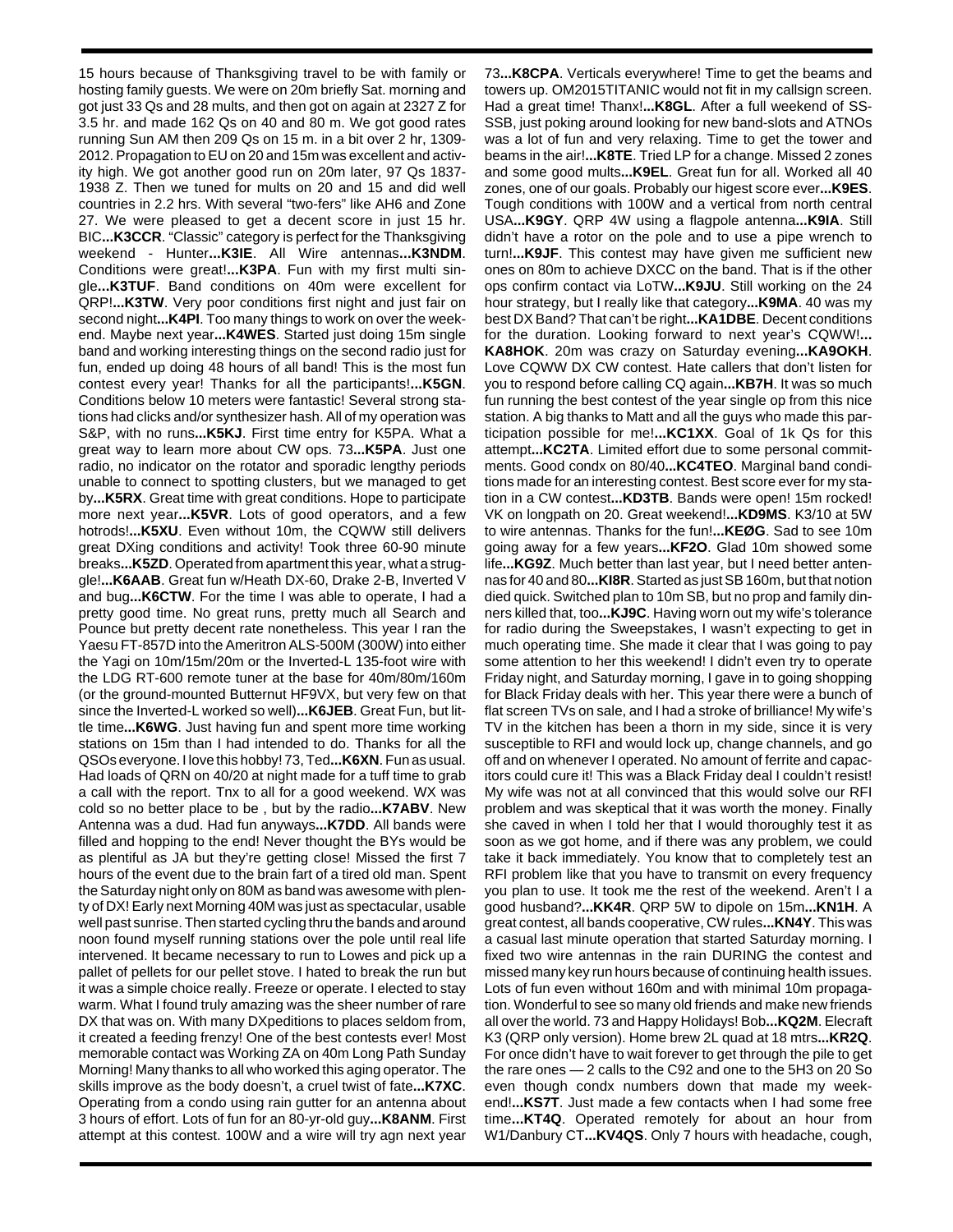etc. Next year**...KV8Q**. Not a very serious effort, just chasing after new ones. Still lots of fun. Nice to see 10 open, even if only to the south**...KX7L**. Too many stations do not sign their calls very often. For those of us operating unassisted, this becomes a huge waste of time. Quite a few even ignore requests for "call" or "CL." Spoils the fun. Wish there was a way to penalize these inconsiderate ops**...KZ5D**. Took a 4-hour break for Mass and another 4-hour break to watch the Texans beat the Saints**...KZ5J**. Entered the Paleo-contesting category (Classic) and had a good time shaking out the bugs in the station. Conditions were good except maybe on 160, but worked a lot of zones and multipliers everywhere else. Finished with a great run on 20 and that's all folks! Hope my off-time calculations were correct but adding hours and minutes when sleep-deprived is a challenge**...NØAX**. Lost my first few QSOs so they will appear only in the other stations log**...NØRN**. Gave my new backyard vertical a workout!**...NØTT**. My "magic" 40m sloping dipole did very well with 500W thanks to N2RB's efforts. There seemed to be some solar disturbance midday Sunday. It was a fun contest broken up by a kids party on Saturday with a lot of red heads of all ages. Wire antennas here — dipoles on 80 and 40 and a somewhat broken 4-el quad. Perhaps it's really a 3-el quad. Using the K3 line with the KPA500 at 500W. It has been a while since I have been in the HP category. Many new pieces of gear and computers here for this one. With the SFI at just below 100 I did not think conditions would be as good as they were. A nice surprise! 80 and 10 were a real surprise. I do not think I ever had 37 entities on 80 in this contest. It was all packet pouncing for me. Not a runner in CW. A quick scan of entities leads me to believe that I had a 115 different entities. I am pretty happy with that. NY2GB was not here to help as she is not a CW and in addition she is in Grenada with her folks — poor thing**...N2FF**. First time in the CW Contest**...N2IVN**. Good test, wish I could do full time. Next time!**...N2RJ**. Tried low power first but ended up using 500W. Assisted stations tend to make it a good deal harder on non-assisted stations. To me spotting nets and CW skimmer are making contesting less fun**...N3BUD**. EXCELLENT CONDX!**...N4AF**. Great fun, as always. Just wish condx had been better on 10**...N4HA**. Too many thanksgiving dinner & parties to attend**...N4MM**. Enjoyed a fun contest! Bands seemed to be FB! I will have something better than detuned dipoles next time!**...N4NTO**. Thanks to Fred, WW4LL, for the use of his great station. Thanks also to his XYL, Jo, for putting up with me all weekend. Also thanks to the many that showed up in my log**...N4PN**. Thanks for the Classic category!**...N4ZZ**. A little part time work, bands very nice :-) **...N5KF**. Had fun for little time I operated**...N5PA**. Wish I had more time to work it!**...N5PU**. First operation from my new QTH in Chandler, AZ. Ran QRP, 5W to a short end-fed wire out the window. Worked mostly 15m (Good to EU on Sunday!) but played around a bit on other bands also. Worked 30 countries on 15m, 38 total countries over the weekend, good for this simple QRP setup. Highlight was working the guys at PJ2T on 2 bands with my wonder wire! Great fun from the new QTH, can't wait for the ARRL CW contest and some others coming up as the contest season roars along. GO ARI-ZONA OUTLAWS! 73, John**...N6HI**. Great contest as per normal. 10m was open both days. CU next year!**...N7EIE**. The 15m and 20m bands were surprisingly good this weekend**...N7JI**. Another great CQWW CW contest! 15m was the money band**...N7RCS**. I disagree with your new assisted rules. Contact me via email if you care to know my reason why. I still enjoy the contest and will see everyone next year. 73**...N7VPN**. Part time as this was my first CW DX contest in 20 years and it was fun!**...N8BI**. Away from home all weekend, but, was fortunate to be able to operate the LAST TWO hours of the contest. Proud

of my effort, though the score won't compete with anyone. See you next year!**...N8DE**. 80m single band QRP is a rough slog!**...N8ET**. Not bad score using verticals and hunt/pick. Always a Fun contest**...N8MZ**. 18 hours of work**...N9DFD**. Wanted to give QRP a chance before the sunspot cycle diminishes. 15m fit well into my weekend plans. No evening times would work, so put my time in on a SB QRP effort! I was hoping to work DXCC, but the pileups on many needed countries, with little presence on the bands, put a damper on that goal this year. Band conditions this year were definitely down from last year's propagation. Although prop on 15 Sunday was interesting to say the least. Mid-afternoon saw EU path with polar flutter, strong equatorial path, and Pac/Asia all at once. A few Asiatic Russia stations also had tremendous polar flutter to the extent of echoes in the signal. I left a lot of contacts on the table operating QRP that I would have easily had with 100W. Enough contacts that I could have worked DXCC! I found myself hanging on in way too many pileups for way too long. It's hard move one when the brain keeps telling you to just try one more time! I should listen to the gut next time! Had a lot of fun, especially experiencing all the propagation paths connecting on 15m. Looking forward to next year! Station conditions, K3S set to 5W (external power meter read about 4.5W) to a TH2MK3 2-el tribander at 37 feet. N1MM+ logger. Logger says a little over 14 hours on the air. 73 Gene**...N9TF**. 15m did not seem to be in as good of shape this year**...N9WKW**. The contest started out with many poor operators (North America) — stations were calling DX on top of the exchanges and not listening to partial call requests. It got so bad at one point that I almost quit, but then everyone settled down and it was a lot of fun. I worked several new entities and many new band entities. I managed to operate for almost 15 hours, so that's the good news. My only antenna (250-ft. long Inv V) didn't want to load up on 15m, so operated with an SWR of over 5 didn't go up in flames, so that's another bonus. I sure need to get my tower up and get some real antennas installed. I might actually do it this winter!**...NC6K**. Had limited time and didn't really want to battle the low-bands, so went SB-15. Good conditions and activity**...NDØC**. Bands in pretty good shape. Nice to see a lot of stations on**...ND3R**. Always enjoy this contest. Thanks for the QSOs**...NE3I**. 100W with a multi-band vertical dipole in the driveway of my condo. Wish 10m were open more**...NG2O**. Very little operating in the last 18 months. lazy NG7M! 73 de Max**...NG7M**. Had fun operating for just a few hours. Tnx for the Qs, 73 all**...NM1Y**. The wires in the big oaks were playing some beautiful tunes. Great fun**...NM2L**. Not a CW operator, but I must start somewhere**...NN4RB**. I had high hopes for SOSB(A) 15m, but hit a hard brick wall Saturday morning, and by 10 the contest that day. I sucked it up, and survived Saturday, feeling crappy and not having much fun, while also making a fatal mistake chasing mults more than rate (I had almost 700 Qs by the end of Saturday, which was way too low), and knew I was out of the competitive running. I was so beat Sunday morning that I decided to sleep in, and then poked around on the radio the rest of the day as I got inspired. Sadly, conditions took a dive each night, just as Zone 23 and 26 was starting to get going. I heard BG9XD (zone 23) Saturday night with an S5 signal, but they never heard me. I also heard HSØZAR Saturday and Sunday, but never had a chance. XV2D also appeared at the end of the contest, as did BV1EK and 9M2YAA, but all were either inaudible or were not hearing me. Looking forward to doing better in 2016!**...NN4X**. I am still learning CW. Had much fun enjoy the fast contacts**...NT1K**. Nice contest to build my CW skills and resume contesting**...NZ3O**. Not much time this weekend, but lots of fun — better effort next year!**...NZ6Q**. Lots of fun keeping rig from faulting all my antennas were ice covered due to a big South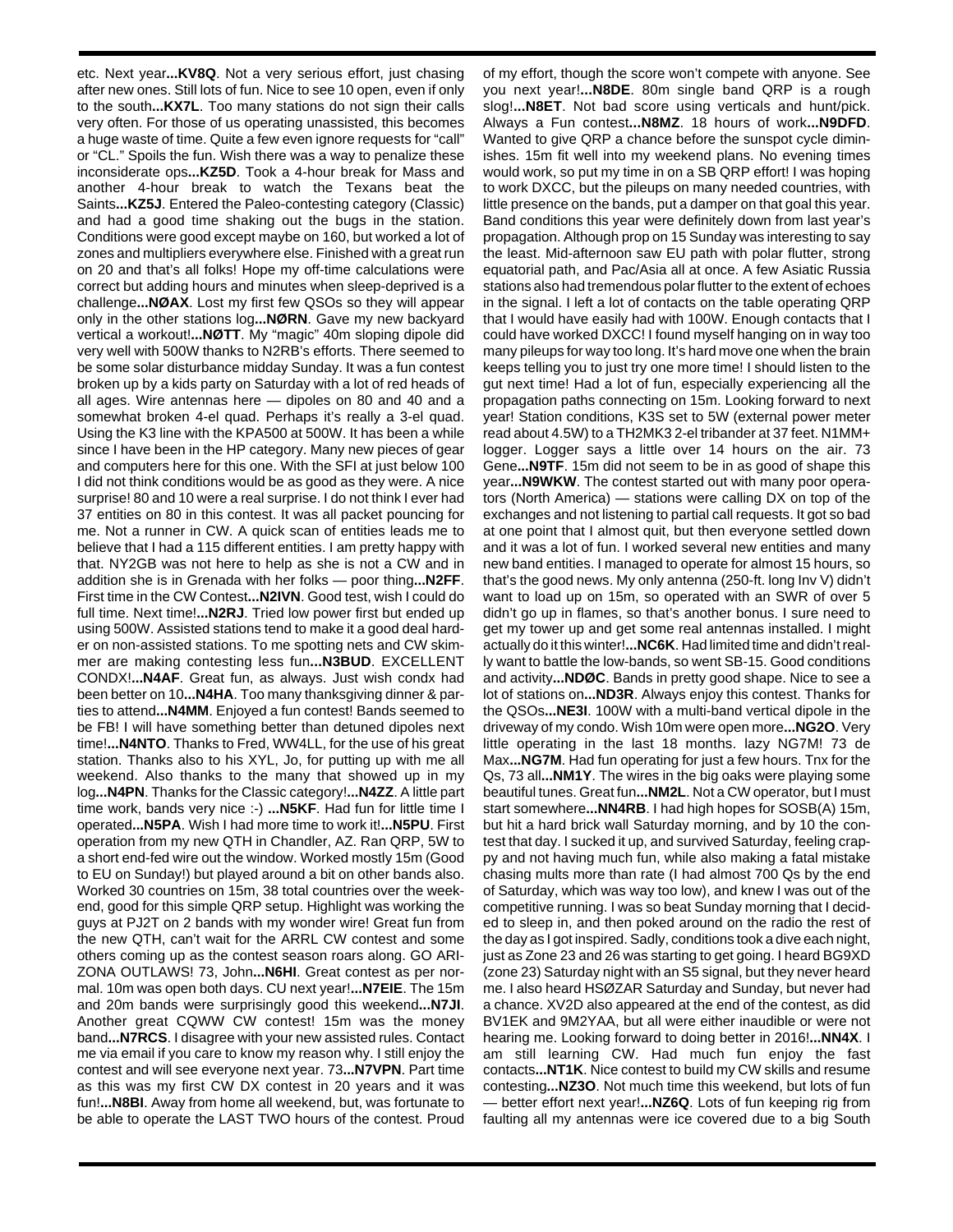Central Kansas ice storm that started Thursday and has continued through the entire weekend. Fortunately the antennas stayed up but was unable to use 80 or 160m at all. The K3 heard well even with the ice but the loading coil/trap on the DX-LB dipole was shorted by the ice. Fortunately the A3S tribander was a little more forgiving and it loaded but I did have to keep retuning more than normal**...WØEB**. Limited time for contest but was able to operate in Park Rapids remotely. Band condx were not as favorable as last year**...WØJM**. Great band conditions. Only in for a little under 6 hours and S&P only. Worked a couple DX stations via LP which was kind of surprising. Saw a few VK & ZL stations spotted, but didn't have a lot of success hearing them. As usual it was a fun contest**...WØRAA**. I only had a little over three hours to try out this unusual implementation. I made a few hours of contacts on 160 thru 10m at the start of the contest. The station was set-up to run as SO4R with WriteLog. I have never even run a SO2R, this was an exciting endeavor. The setup: - FlexRadio 6700 - four (4) panadapters with one slice on each panadapter - SDRBridge to control the receivers and CW Skimmers - four (4) CW Skimmers feeding the BandMaps for each of the four bands - one (1) THP 1.5K amp - N4PY Pegasus Control program to automatically switch the the following equipment (as determined by which "Slice had the XMIT flag set on")\*\*\* connect the correct coax cable to the amp put the THP 1.5K amp on the correct band select the SteppIR Vertical for 80 and 40 meters and tune it to the correct frequency - Antennas 160m inverted V 80 & 40 SteppIR Vertical 20, 15, & 10 Triband beam \*\*\* N4PY, and I, believe this is "The First Time" that legacy software applications could follow the slice selected in SmartSDR. Many legacy applications only log, or use, the slice A information for frequency, mode, etc. regardless of where the XMIT indicator is set note — the model 6700 can have 8 panadapters (each with a slice receiver) active at one time. SO8R anyone? Observations 1. I had all the CW Skimmers running simultaneously — feeding four respective band maps — band maps showed "Only the stations being heard by me," no VE7CC cluster data was fed into the band maps meaning you could work every one of the stations spotted because your station actually heard them. I thought this would be a big plus, realized soon into the contest that when I clicked on rare calls, many times that station had already moved on (they were in S&P mode) 2. By looking at each of the skimmer display I discovered that I could set them to show "CQ WØAIH" in the vertical list and realized it identified the stations that would be there when I clicked on them, and it did every time. 3. Seeing four (4) skimmers (four bands) picking out the CQs was very enjoyable and productive 4. While four bands were actively sorting through the CW signals, the operator (me) is only hearing one receiver. The receiver selected as "active." 5. it felt like one radio running but four active skimmers collecting ALL the active spots, not very stressful at all. 6. It took me about two weeks to get this station operational, including the changes made by N4PY to his Pegasus Plus application. But, I'm excited to examine what did work, and what future "tweaks" will do to improve even more of the capability. Go MWA! Terry**...WØVB**. Rig was FTdx5000 (100W) and Butternut HF6V all-band vertical. Ten meters is a great band**...W1END**. Casual 10m only effort this year**...W1ES**. One antenna for all bands wire, 9 m (30 ft) high and 21 m (70 ft) long**...W1HIS**. Had a ball!**...W1WEF**. Tough contest from USA with a dipole and 100W. Just squeezed out 200K points, though I'm sure that will get reduced when error checked. I did some running, but best rate I could sustain for an hour was a mere 49/hr. Those difficult paths to far east Asia especially tough! Frustrating to copy them okay, but be unable to work them, especially with the pile-ups. Conditions on 40 seemed mediocre, at best. Finally got a bit quieter on Sunday morning (UTC), but got noisier as the day went

on. Aside from the noise, propagation was not great, especially over the pole. I had a really hard time copying JAs with the echoing distortion, though many were certainly loud enough. I heard a number of sections I could not work: Either couldn't get them to copy me or could not fight through the pile ups. Far too many DX stations fail to identify for EXTENDED periods. Guess they do not run short of callers using spotting. Makes it hard for us ops who like to use no assistance. Still had fun. Thanks to all for the Qs! 73, Rich**...W2EG**. First CW contest for W2NTN and W2ROO operating together. Many thanks to everyone who made this a fun event!**...W2NTN**. Lost amp an hour into test. HYPOWER Antenna 6-80 wire @ 40 feet. 15m V at 28 feet**...W3CF**. Lost many multipliers without a usable 80m ant**...W3CL**. Participate only part time in QRP with 2x7 meter vertical dipole Hard work "against" all these big guns. Thanks to all stations who gave me a report**...W4/DL9FBF**. Rig was homebrew XCVR running 1W into a dipole**...W5RST**. Operated from W6BB shack at University of California, Berkeley. R7000 multiband vertical + Flex6500. About 200-400W from a Yaesu FL2100**...W6/DG1CMZ**. A few ops seem to feel that "TU" takes too long, and they end every QSO by simply sending their call. How am I to know if he confirms, or if he just gave up copying me? Those of you who do this, PLEASE send the "TU." You'll get fewer "QSL?s"**...W6JTI**. My newly erected 135-foot longwire worked very well. With the feed end at 25-feet and the far end (temporarily) at 10 feet, it is not high enough to be effective on 160/80 and displayed fair performance on 40. On 20/15/10, though, it was surprising. A total of 78 DXCC entities were worked. Overall I am very pleased at this result**...W6NF**. Rig: K3 KPA500 ACOM1000 Antennas: C3E; 40m Dipole; 80m/160m Vertical. First real effort at CQWW CW, last year was a check log and the previous effort was about 100 Qs from 6Y in 1002 or 2003, can't remember that long ago. WJ9B and the guidance of the CWA program has gotten me to this level in less than a year. Hope I did not mess up those of you that are at my azimuth of 330 to 30 degrees, that was difficult with the flutter and 80/160m is a lot like 6m had to do much listening (no receive antennas here just the xmt vertical). Had a good time look forward to the next CW or RTTY test, will still do phone but not much (just not much fun). 73**...W6NS**. I could only operate Sunday because of Thanksgiving. But I wouldn't miss it for the world!**...W6QU**. Conditions on 15m were much better than expected, given current flux and K values! All during both afternoons northern Europe (even RL9X zone 17) were coming through. No doubt there will be many high 15m scores this year. Missed only zones 21, 22, 34 this year**...W6YA**. Poorer 10m conditions offset by great 80m conditions**...W7DO**. Some highlight activity but in general way down from last year. Geomagnetic activity and solar wind were buggers**...W7RH**. Great contest as usual. Fantastic world wide participation!**...W8WA**. Threw up wire 40m GP day of the contest. Cheap thrills!**...W8ZF**. 95W, piece of wire, Vibroplex, made contacts. What more can one ask or need? Thanks to all. Hope to be around next year**...W9KHH**. Even food poisoning couldn't keep me from operating the best contest of the year**...W9RE**. Low signals and high noise, but I still broke my personal best!**...W9RNK**. This was the first multisingle trial for W9VW contest and DX remotely operated station. K9SG was in Arizona, K9XV was in Florida, and K9LZJ was 15 miles from the station operating in his Indiana home. We are using Remoterigs, K3s, and an SPE 2kFA amplifier which worked very well**...W9VW**. It's always fun to make some dots and dashes with friends around the world!**...W9YK**. Had limited time to contest due to family obligations. Thanks to all who heard me and gave me a contact**...WAØQVC**. Last year I tried for simple USA record SB 40 Lowpower Assisted. I lost use of my 2-el 40m beam 2 hours into contest. No record. So this year I was